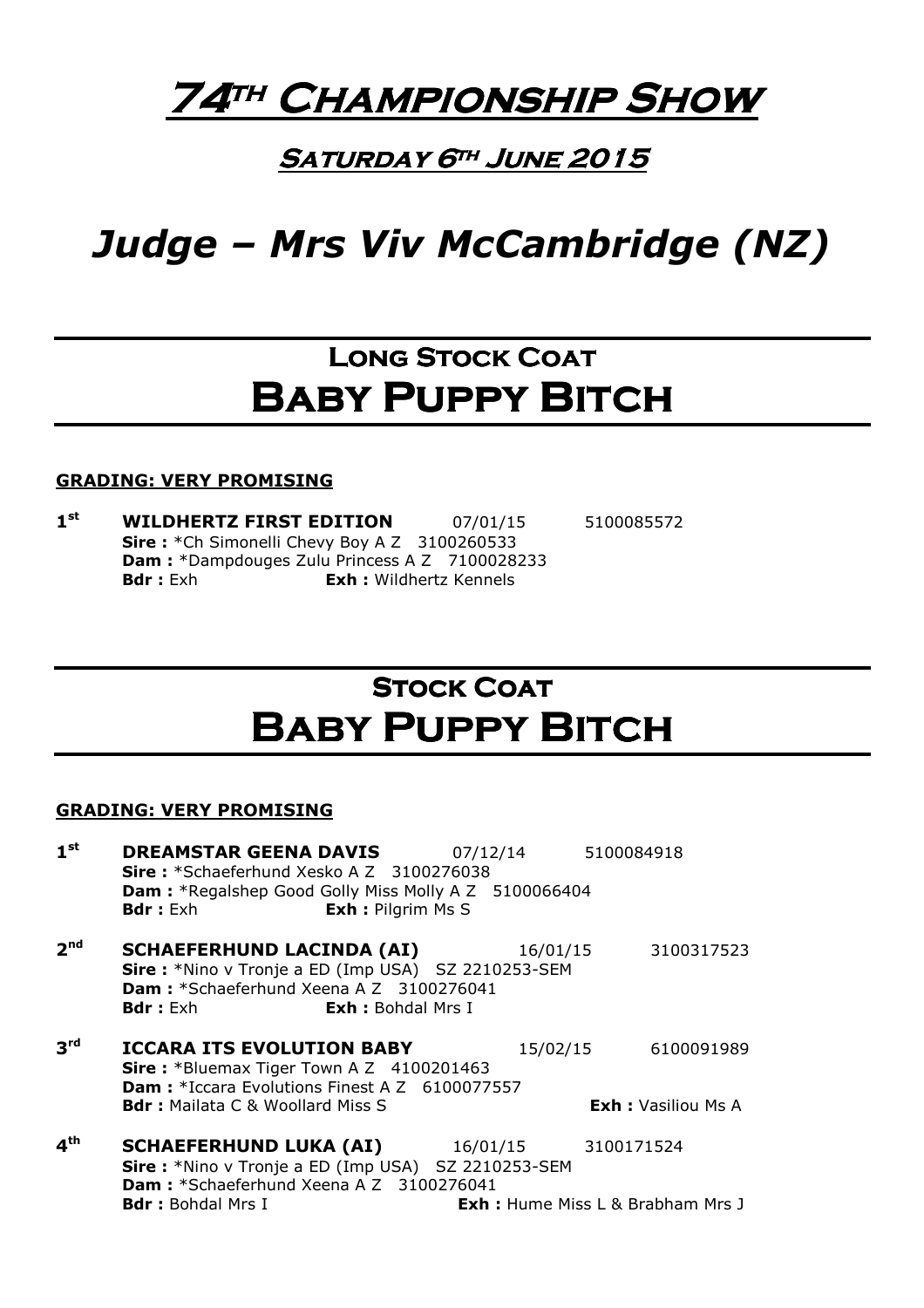$5<sup>th</sup>$ **TONAKER FANTASIA** 10/12/14 5100085501 Sire: \*Tonaker Sammy A Z 5100063173 **Dam: \*Tonaker Tessa A Z 5100063184** Bdr : Exh **Exh : Tonaker Kennels**  $6<sup>th</sup>$ **TONAKER GO FREYER** 07/02/15 5100085975 **Sire: \*Tonaker Sammy A Z 5100063173** Dam : Asterhund Katch Me If U Kan A Z 5100063742 Bdr : Exh **Exh : Tonaker Kennels**  $7<sup>th</sup>$ KEEDARA QUIKSLIPMEAFIFTY 27/02/15 5100086477 Sire : \*Wasco del Seprio a ED SchHl Hneg (Imp Italy) SZ 2260477 Dam : \* Keedara Littlemissbiage A Z 5100054916 **Bdr** : Exh **Exh :** Mayne Ms B & Phillis J 8<sup>th</sup> **STARKHUND FIRST IN BEST DRESSD** 26/01/15 3100318017 Sire: \*Ch Schaeferhund Jasko A Z ET 3100224939 Dam : \*Blakngold Harley Inconspicuous A Z 3100275619 Bdr : Exh **Exh :** Barr A & J  $9<sup>th</sup>$ **RHOSYN ON THE LOOSE** 20/02/15 5100085980 Sire: \*Ch Babenberg Joachim A Z Hneg 5100069276 Dam : \*Rhosyn Ima Rascal A Z 5100055351 Bdr : Collins SJ & Mrs C Exh : Johnston A & Collins SJ & Mrs C

# **STOCK COAT MINOR PUPPY BITCH**

| $1^{\rm st}$    | <b>BRONACRE TAKE A CHANCE ON ME</b><br><b>Sire:</b> $*$ Ch Bluemax Salt A Z 4100190920<br><b>Dam:</b> *Ch Bronacre Dark Diamond A Z ET 3100250573<br><b>Bdr</b> : Exh<br><b>Exh:</b> Bronacre Kennels                                           | 02/10/14 3100312698 |
|-----------------|-------------------------------------------------------------------------------------------------------------------------------------------------------------------------------------------------------------------------------------------------|---------------------|
| 2 <sup>nd</sup> | <b>KAPERVILLE VALKYRIE</b><br>Sire: *Odin delle Terre Matildiche HD ED IPO1 Hneg (Imp Italy) LOI 09/144632<br><b>Dam:</b> *Ch Hinterhaus French Tennesee A Z ET 6100059577<br><b>Bdr:</b> Animal Kapers Boarding Kennels <b>Exh:</b> Pittelli F | 14/09/14 6100090020 |
| 3 <sup>rd</sup> | <b>TAURORN TAKE THAT</b> 21/10/14 5100084196<br>Sire: *Schaeferhund Xesko A Z 3100276038<br>Dam: *Taurorn Quarallia A Z 5100066623<br><b>Bdr:</b> Exh <b>Exh:</b> Wellman Ms G                                                                  |                     |
| 4 <sup>th</sup> | <b>SHEPROSE IVE GOT MORALS</b> 09/11/14 5100084265<br><b>Sire:</b> *Pepe vd Zenteiche a ED IPO1 Hneg (Imp Gmy) SZ 2270589<br>Dam : * Ch Sheprose Whisky Delight A Z 5100053763<br><b>Exh: Owen Ms B</b><br><b>Bdr</b> : Exh                     |                     |
| 5 <sup>th</sup> | <b>BABENBERG MAJESTIK PRINCESS</b><br>Sire: *Schaeferhund Xesko A Z 3100276038<br><b>Dam:</b> *Dreamstar Dare To Dazzle A Z 5100064094<br><b>Bdr</b> : Exh<br><b>Exh:</b> Babenberg Kennels                                                     | 29/11/14 5100084756 |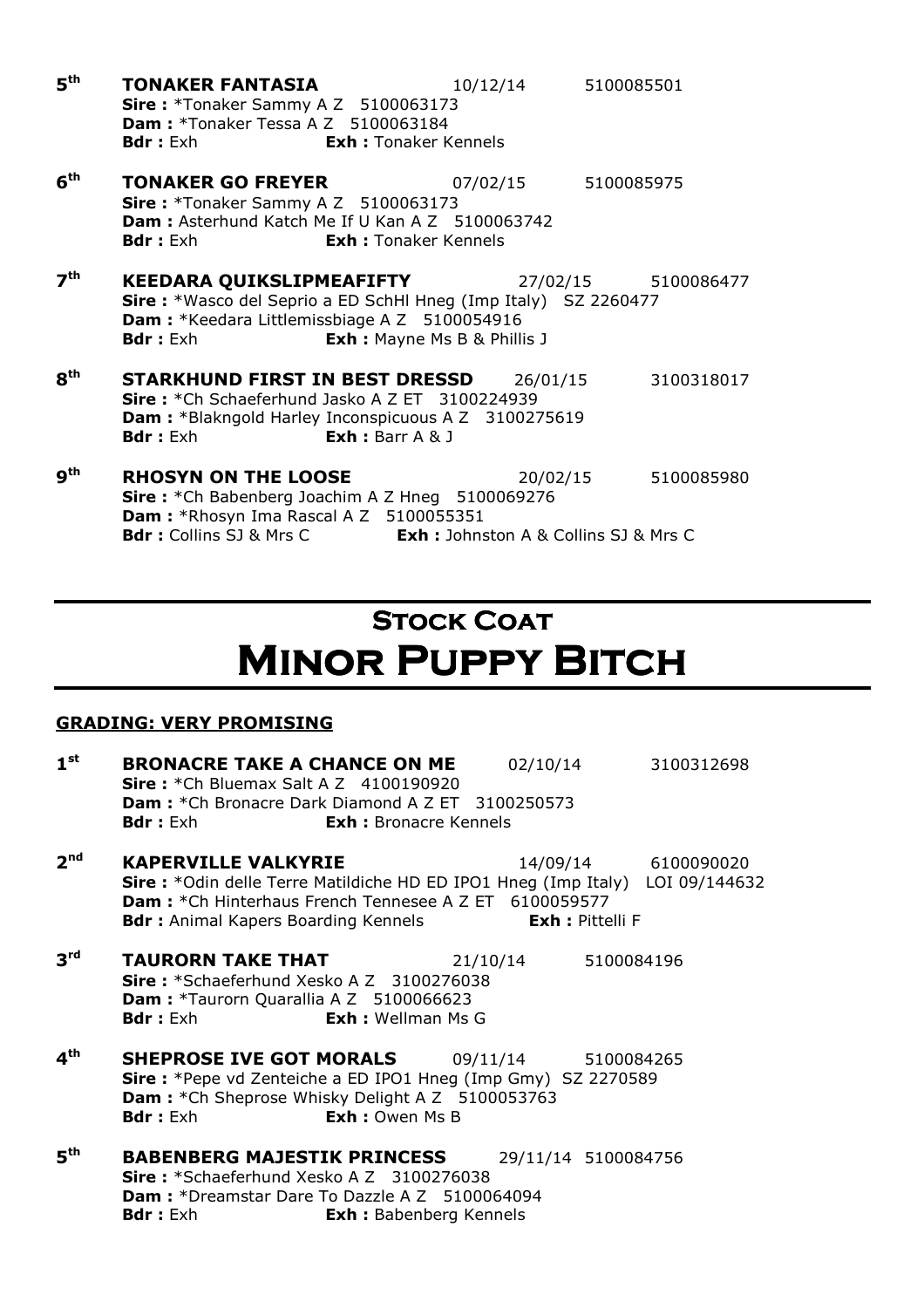| 6 <sup>th</sup>           | <b>TAURORN TAKE MY BREATH AWAY</b><br>Sire: *Schaeferhund Xesko A Z 3100276038<br>Dam: *Taurorn Quarallia A Z 5100066623<br><b>Bdr:</b> Wellman Ms G                                                            | 21/10/14 5100084195<br><b>Exh : Pilgrim Ms S</b> |                     |  |
|---------------------------|-----------------------------------------------------------------------------------------------------------------------------------------------------------------------------------------------------------------|--------------------------------------------------|---------------------|--|
| 7 <sup>th</sup>           | RHOSYN LIGHTNING STORM<br><b>Sire:</b> *Artus v Schloss am Worthersee a ED SchHlll Hneg (Imp Gmy) SZ 2186964<br><b>Dam: *Rhosyn Adelle A Z 5100072579</b><br><b>Bdr</b> : Exh<br><b>Exh:</b> Collins SJ & Mrs C | 20/10/14                                         | 5100084037          |  |
| $\mathbf{g}^{\text{th}}$  | <b>JAYSHELL JOKER</b><br>Sire: *Enosch di Casa Nobili a ED (Imp Italy) ROI 12/36113<br><b>Dam:</b> *Jayshell Petra A Z 3100198947<br><b>Bdr:</b> McDermott P & Mrs N                                            | <b>Exh:</b> Peacock Ms G & Bick Mrs S            | 11/09/14 3100311556 |  |
| 9 <sup>th</sup>           | <b>JAYSHELL KENZIE</b><br><b>Sire:</b> $*$ Ch Bluemax Salt A Z $4100190920$<br>Dam: * Ch Jayshell Winona A Z 3100233082<br><b>Bdr:</b> Exh<br><b>Exh: McDermott P &amp; Mrs N</b>                               |                                                  | 15/09/14 3100311547 |  |
| <b>GRADING: PROMISING</b> |                                                                                                                                                                                                                 |                                                  |                     |  |
| $10^{\text{th}}$          | <b>ALLTITANS JESSE JAMES</b><br>Sire: *Ch Kardin Kruger A Z 3100179267<br>Dam: *Alltitans Bad Girl Hunter A Z 5100064541<br><b>Bdr:</b> Exh<br><b>Exh:</b> Hansen Mrs T                                         |                                                  | 24/10/14 5100084762 |  |
| $11^{\text{th}}$          | <b>KAPERVILLE SPICE GIRL</b><br>Sire: *Schaeferhund Xesko A Z 3100276038<br><b>Dam:</b> *Bramblegait Huntress A Z 4100212362<br><b>Bdr:</b> Animal Kapers Boarding Kennels                                      | 22/10/14<br><b>Exh:</b> Hume Miss L              | 6100090427          |  |

# **STOCK COAT** PUPPY BITCH

- $1<sup>st</sup>$ **SIEGERHEIMS RIHANNA** 26/08/14 5100083393 Sire : \*Gerry v Schacher a ED (Imp Gmy) SZ 2242827 Dam : \*Babenberg Jaci A Z 5100069282 **Bdr** : Exh **Exh :** Flynn PR & Mrs KY
- $2<sup>nd</sup>$ **RHOSYN KISMETT** 08/07/14 5100082507 Sire : \*Artus v Schloss am Worthersee a ED SchHlll Hneg (Imp Gmy) SZ 2186964 Dam : \*Rhosyn Yankee Denim A Z 5100070694 **Bdr**: Exh **Exh:** Collins SJ & Mrs C
- 3rd **VONPETA ZOOM IN ON THIS** 26/07/14 5100052946 Sire: \*Toby vd Plassenburg a ED SchHlll Hneg (Imp Gmy) SZ 2246259 Dam : \*Vonpeta Our Evas Image A Z 5100059544 **Bdr**: Exh : **Exh** : Pike Ms JE & Damarell PN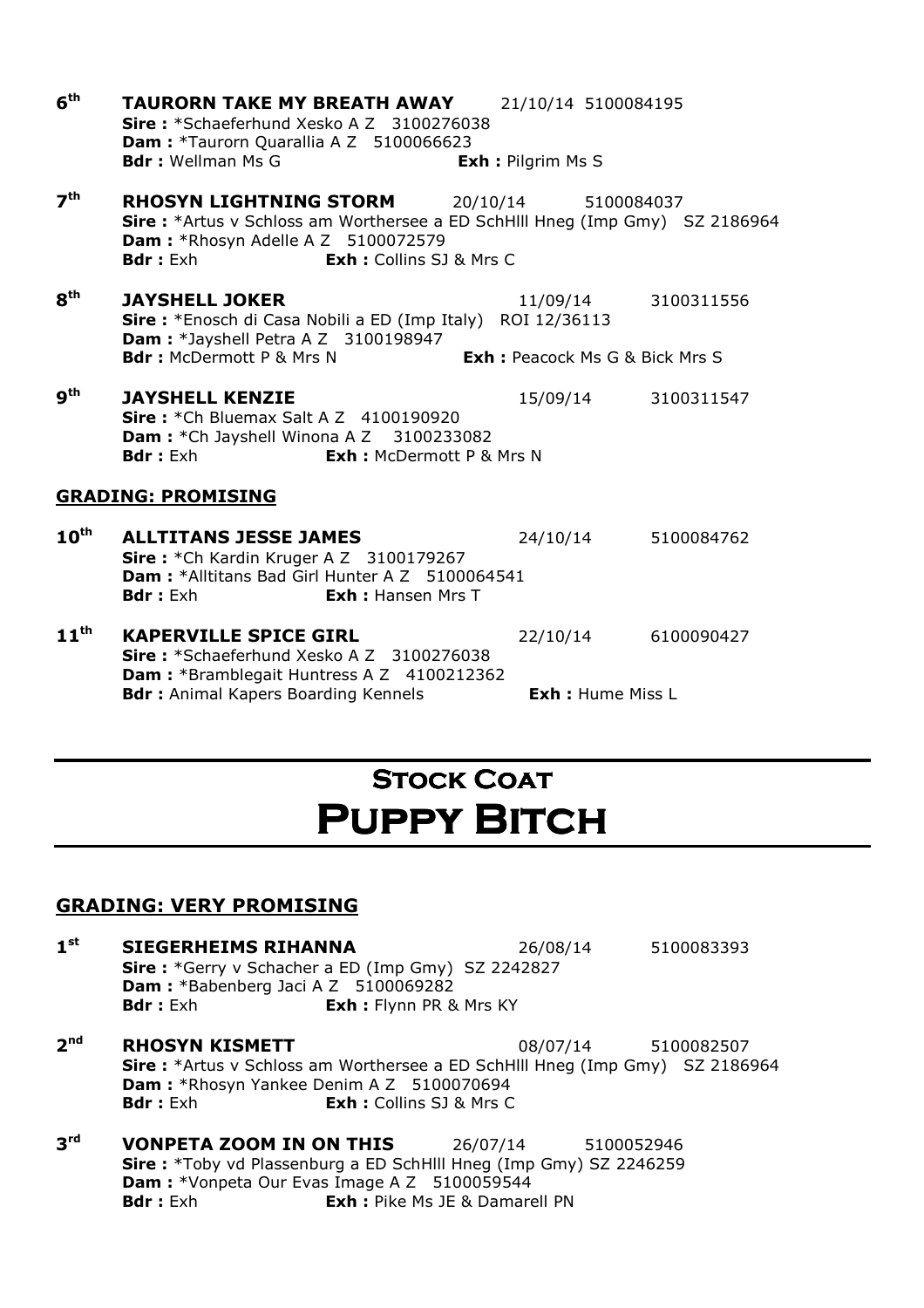$4<sup>th</sup>$ **KINBAR CANDY** 28/06/14 3100308491 Sire : \*Pepe vd Zenteiche a ED IPO1 Hneg (Imp Gmy) SZ 2270589 Dam : \*Schaeferhund Hanna A Z 3100218966 **Bdr**: Exh **Exh:** Kinsman S  $5<sup>th</sup>$ **DIENAMIC HOT SMOOCHY KIMBA** 28/08/14 3100311592 Sire : \*Hatto v Hühnegrab a ED SchHlll Hneg (Imp Gmy) SZ 2192749 Dam : \*Bronacre Hot Agenda A Z 3100248155 Bdr : Diegan Ms S **Exh : McPhan C & DeJong Miss F**  $6<sup>th</sup>$ **LEWISLAND JUICY FRUIT** 27/07/14 5100082612 Sire: \*Schaeferhund Xesko A Z 3100276038 Dam: \*Lewisland Gobsmacked A Z 5100066003 **Bdr**: Exh **Exh:** Metcalfe T  $7<sup>th</sup>$ **VONPETA ZIPPER TEE DOO DAA** 26/07/14 5100052950 Sire : \*Toby vd Plassenburg a ED SchHlll Hneg (Imp Gmy) SZ 2246259 Dam : \*Vonpeta Our Evas Image A Z 5100059544 **Bdr**: Pike Ms JF & Damarell PN **Exh**: Arkahla Kennels **8th FREEVALE CRAZY BEAUTIFUL** 10/06/14 2100409070 Sire : \*Ch Arkon v Altenberger-Land a ED SchHlll (Imp Gmy) SZ 2261762 Dam : \* Ch Freevale Crazy in Pink A Z 2100267742

**Bdr**: Morris M & Mrs C **Exh: Borodinova Mrs I** 

# LONG STOCK COAT **JUNIOR BITCH**

### GRADING: VERY GOOD

 $1<sup>st</sup>$ **CH ZANDRAC DUCHESS SATINE KRYZE** 23/02/14 3100303316 Sire : \*Hatto v Hühnegrab a ED SchHlll Hneg (Imp Gmy) SZ 2192749 Dam : \*Kantenna Venus Delight A Z 4100194050 Bdr : Jones A & Mrs R Exh : Organ D & L

15½ months. A just above medium size, strong, well coloured and well pigmented bitch of very good type and proportions. Very good head, dark mask and well set ears. Good length of neck, normal wither, firm back, slightly steep croup of quite good length. Very good fore and hindquarter angulations, very good underline. Moves with hocks slightly wide. Elbows just slightly loose. Powerful drive and good reach with much ground covering gait. Correct coat.

 $2<sup>nd</sup>$ **ARKAHLA YOU LOOKIN AT ME** 04/03/14 5100080691 Sire : \*Hayo aus Agrigento a ED SchHl (Imp Gmy) SZ 2259256 **Dam:** \*Ch Arkahla Waltzing Matilda A Z 5100061563 **Bdr :** Arkahla Kennels **Exh :** Wildhertz Kennels

15 months. A just above medium size, just above medium strong, feminine bitch of very good type and proportions. Pleasing head, althought the eye could be darker and underjaw could be stronger. Good length of neck, high wither, firm back, slightly short, slightly steep croup. Good fore, very good hindquarter angulation, very good underline. Slightly close hocks, correct coming. Shows powerful drive and very good ground covering gait where the wither height is very well maintained. Very good coat.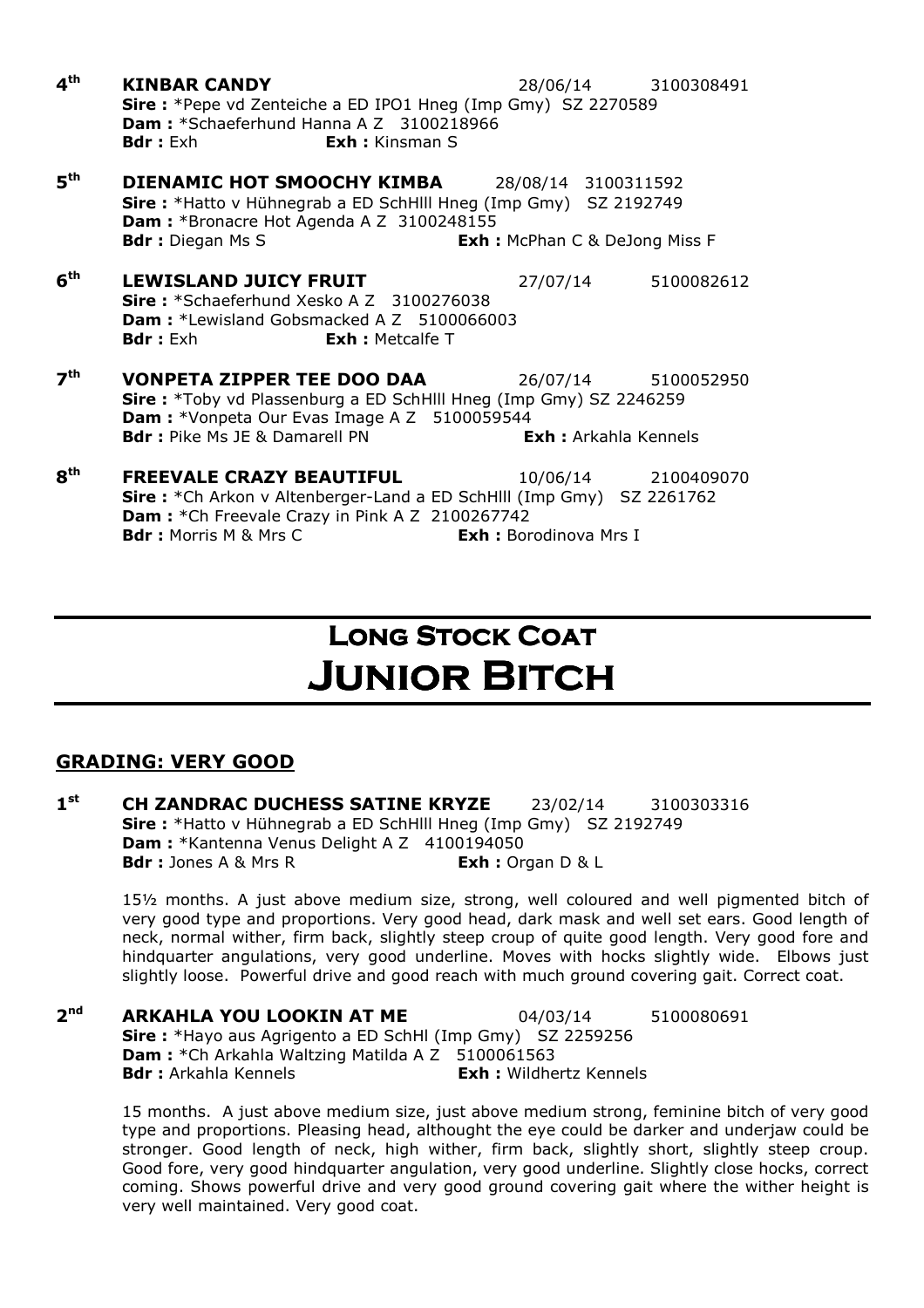#### $3rd$ **DAMONTE DEVIL IN DISGUIZE A Z** 24/03/14 5100080803 Sire : \* Ch Damonte Bear Essentials A Z 5100069353 Dam : \* Ch Zukkerpuppe Dina Bay A Z 2100365746 Bdr : Exh **Exh :** Damonte Kennels

### **STOCK COAT** Junior Bitch

#### GRADING: VERY GOOD

#### $1<sup>st</sup>$ **VANLAND BLYSS A Z** 28/02/14 3100302166 Sire: \*Javshell Archimedes A Z 3100256952 Dam : Stobar Izobel A Z 3100245574 **Bdr :** vd Beek H & S **Exh :** Stocks V & Auwema H

15½ months. 61cm. Very large, strong, feminine bitch of very good type and proportions. Very good head and expression, good length of neck, high wither, firm back, just slightly short croup. Good fore, very good hindquarter angulation. Stands correct in front. Slightly loose coming and going. Very good movement with slightly better drive than reach and very good ground cover.

#### $2<sup>nd</sup>$ **LEPPSDORF VENDETTA** 05/03/14 5100080888

**Sire :** \*Ch Kardin Kruger A Z 3100179267 **Dam :** \*Leppsdorf Eldora A Z 5100052083 Bdr : Exh : Exh : Hume Miss I

> 15 months. 59cm. Above medium size, strong, substantial, well constructed bitch of very good type and proportions. Very pleasing head and expression. Very good length of neck, high wither, firm back, very good croup. Very good fore and hindquarter angulation. Very good top and underline. Stands correct in front. Shows powerful movement with very good ground cover.

3rd **BRONACRE ULURU MATILDA A Z 26/01/14 3100301407 Sire:** \*Ch Bluemax Salt A Z 4100190920 Dam : \*Bronacre Philadelphia Freedom A Z ET 3100250572 **Bdr**: Exh **Exh:** Bronacre Kennels

16½ months. 57.5cm. Correct medium size and strength bitch of very good type and construction. Firm and dry, very good proportions. Impressive picture in stance, very good head, feminine, strong bitch. Very good ear set, very good expression. Very good length of neck, high wither, firm back, very good croup that could be just slightly longer. Very good forequarter angulation where the upper arm is of good length but could be just slightly better laid. Very good hindquarter angulation. Very good fore and underchest development. Stands correct in front. Steps correct coming and going. Shows effortless ground covering gait whereby the wither is well maintained and the back remains firm.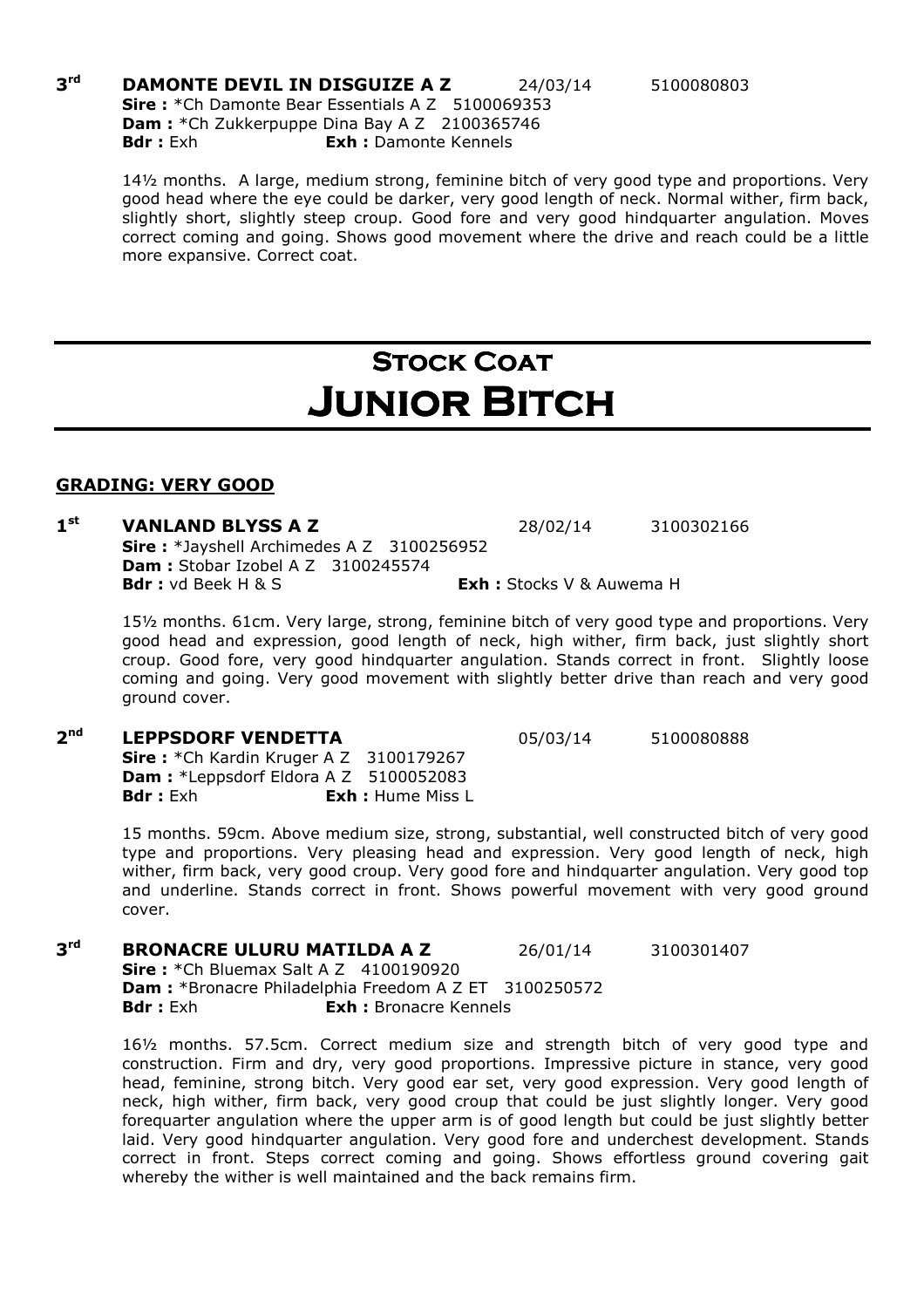#### $4<sup>th</sup>$ **VOLSCAIN ELLE** 12/03/14 3100304537 Sire : \*Hayo aus Agrigento a ED SchHl (Imp Gmy) SZ 2259256 **Dam : \***Volscain Xilla A Z 3100226186 Bdr : Exh **Exh :** Volscain Kennels

15 months. 58.5cm. Just above medium size, medium strong bitch of very good type and quite good proportions. Good head where the eye could be slightly darker. Normal length of neck, high wither, firm back, slightly short croup. Good fore and very good hindquarter angulation. Stands correct in front. Correct going, slightly loose coming. Shows good ground coverage whereby the drive is good and the reach could be freer.

#### $5<sup>th</sup>$ WILLMAURS TOTTENHAM TRICKATREAT A Z 17/01/14 3100300499

Sire: \*Hayo aus Agrigento a ED (Imp Gmy) Dam : \*Willmaurs East End Effie A Z 3100244780 Bdr: Goodwin W & Mrs M Exh: Wade S & Mrs J

16½ months. 59cm. Above medium size, strong, substantial bitch with a very good head and expression. Good proportions and very good type. Just slightly short neck, high wither, firm back, slightly short, slightly steep croup. Slight wave of the coat across the croup area. Good fore and very good hindquarter angulation. Appears just a little deep. Stands correct in front. Moves correct coming and going. Shows very good movement where the drive is very good and the reach could be freer.

 $6<sup>th</sup>$ **VONPETA XMISSUSTOO A Z**  12/04/14 5100081578 Sire: \*Esko ad Haus Zygadto a ED SchHll (Imp Gmy) SZ 2232859 Dam : \*Vonpeta Ourbillidakid A Z 5100059546 **Bdr**: Exh **Exh:** Pike Ms JE & Damarell PN

14 months. 59cm. Above medium size, strong, substantial, robust bitch of very good type. Very strong head with very good expression. Good length of neck, high wither, firm back, slightly short but well moulded croup. Good fore and very good hindquarter angulation. Very good fore and underchest development. Stands correct in front. Slightly close in hocks, elbows yet to close. Shows very good movement with balanced reach and drive and the back remains firm.

 $7<sup>th</sup>$ WILLMAURS TOTTENHAM TWIGGY A Z 17/01/14 3100300500 Sire: \*Hayo aus Agrigento a ED (Imp Gmy) **Dam :** \*Willmaurs East End Effie A Z 3100244780<br>**Bdr :** Exh **Exh :** Goodwin W & Mrs I **Exh :** Goodwin W & Mrs M

16½ months. 59cm. Above medium size, medium strong, feminine bitch of very good type and proportions. Very good head with dark eyes and dark mask. Well set neck of good length, high withers, firm back, just slightly short croup of good lay. Very good fore and underchest development, very good length of foreleg. Very good angulation of the fore and hindquarter, harmonious top and underline. Slightly flat front feet. Slightly narrow going, elbows yet to firm. Shows and expansive gait with balanced reach and drive.

#### 8<sup>th</sup> **VONPETA YSTHAT** 23/04/14 5100081572

Sire: \*Ch Orrinshir Elton John A Z ET 3100161863 Dam : \*Vonpeta Tolder Lettemloose A Z 5100066345 **Bdr**: Exh : **Exh** : Pike Ms JE & Damarell PN

13½ months. 59cm. An above medium size, strong, well coloured and pigmented, feminine bitch of very good type. Very good head where the jowls should be a little tighter. Medium eye, dark mask. Good length of neck, high wither, firm back, good croup. Good fore and hindquarter angulation. Very good fore and underchest development. Moves correct going, slightly close coming. Shows good ground cover where the drive is better than the reach and the tail should be carried more correctly.

.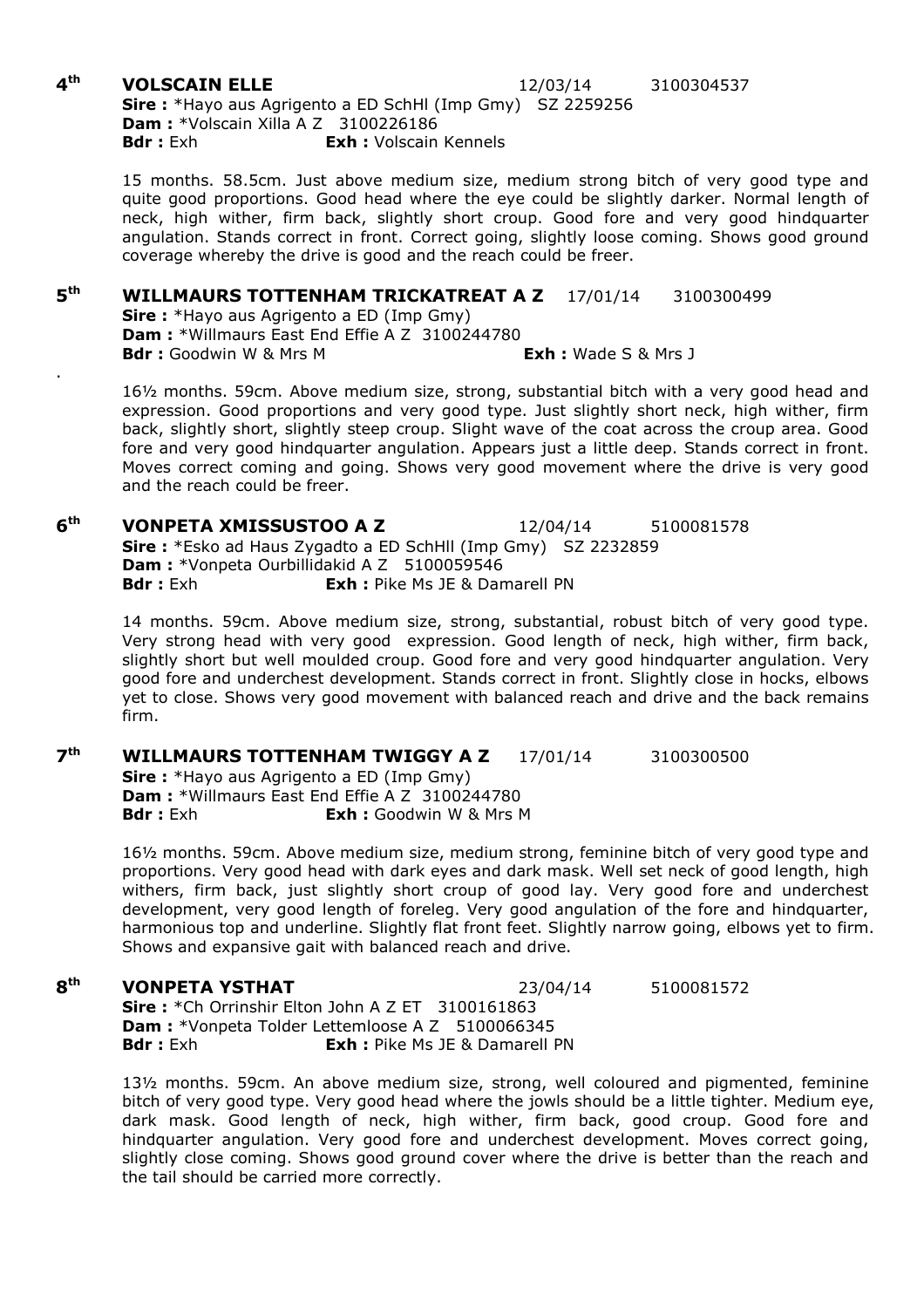**gth SHALEEDY SECRET LIAISON A Z** 07/01/14 3100299917 Sire : \*Hatto v Hühnegrab a ED SchHIII Hneg (Imp Gmy) SZ 2192749 Dam : \*Shaleedy Royal Highness A Z 3100244009 **Bdr** : Exh : **Exh** : Moody F & Mrs V

17 months. 61cm. Very large, medium strong, feminine bitch of still good type. Good head where the eye could be darker. Slightly short neck, high wither, firm back, steep short croup. Good fore and very good hindquarter angulation. Little bit long in hock. Short underchest. Good movement where the reach is better than the drive, quite good ground covering gait.

#### GRADING: UNGRADED

10<sup>th</sup> SAN RANCHO LICKAPRIZE A Z 18/12/13 5100079458 Sire : \*Pepe vd Zenteiche a ED IPO1 Hneg (Imp Gmy) SZ 2270589 Dam : \*San Rancho Fizz Wizz A Z 5100051600 Bdr : San Rancho Kennels **Exh : Spear Ms P** 

17½ months. 62.5cm. An oversize, above medium strong, feminine bitch of very good type and proportions. Very good head. Medium eye, very good ear set, very good length of neck. High withers, firm back, croup is slightly steep but still of good length. Very good fore and hindquarter angulation. Very good fore and underchest development. Presents a convicing harmonious picture in stance. Very loose hocks, correct coming. Shows very good movement where the wither remains high and the back remains firm.

11<sup>th</sup> **VONDOUSSA BOOTY CALL A Z** 28/03/14 5100080874 **Sire: \*Bluemax Shrek A Z 4100181907** Dam: \*Vondoussa Princess Nic A Z 5100046598 Bdr : Exh : Vondoussa Kennels

> 14½ months. 62.5cm. An oversize, strong bitch of good type and very good proportions. Good head, where the stop could be more pronounced and the underjaw could be stronger. Dark eye. Normal length of neck, high wither, firm back, slightly short, slightly steep croup. Good fore and very good hindquarter angulation. Very good length of foreleg, very good development of chest and underchest. Slightly close hocks, slighly loose coming. The movement is flowing but should be slightly more expansive.

# LONG STOCK COAT INTERMEDIATE BITCH

### GRADING: VERY GOOD

 $1<sup>st</sup>$ **EROICA COCO CHANEL A Z** 11/09/13 5100077763 **Sire:** \*Astasia Paca A Z 4100190308 Dam : \*Ch Narathor Jazz Diva A Z 2100337450 **Bdr** : Froica Kennels **Exh** : Leonard Mrs C

21 months. 60cm. A large, strong, substantial, very glamourous bitch of very good type and harmonious construction. Very good head with dark eyes, very good reach of neck. High, long withers, firm back, just slightly steep croup. Very good fore and hindquarter angulation, very good forechest development. Slightly close in hocks and slightly loose in elbows. Shows very good ground covering movement, where the height of wither is maintained.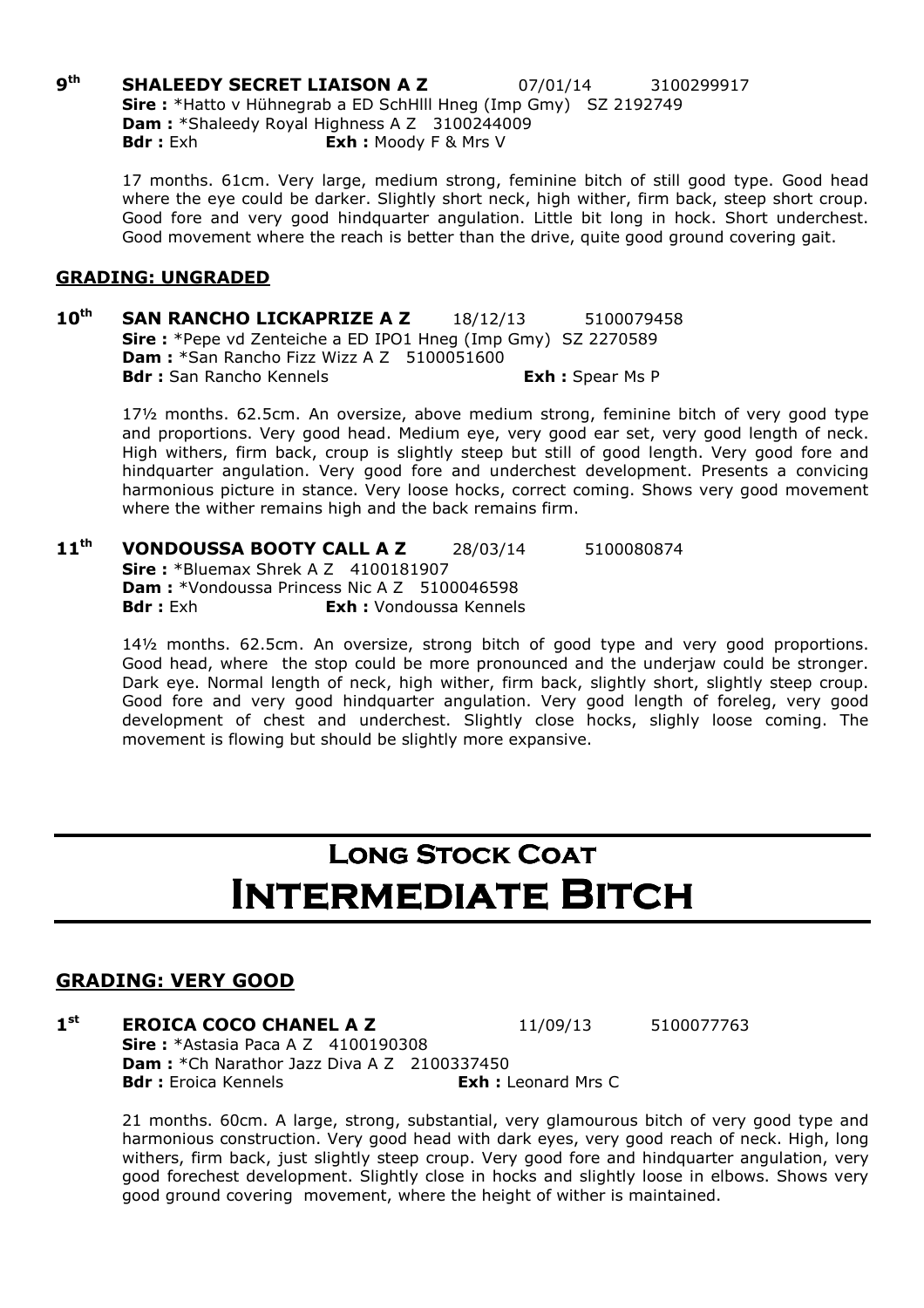#### $2<sub>nd</sub>$ **BRONACRE CHEW BACCA** 01/08/13 3100293001 **Sire:** \*Bodecka Yoda A Z 3100262044 Dam : \*Bronacre Imogen A Z 3100203888 Bdr : Bronacre Kennels **Exh** : Diegan S

22 months. 59cm. An above medium size, medium strong, well pigmented, feminine bitch of very good type and proportions. Very pleasing head with very good strength of skull and foreface. Dark eyes. Good length of neck, high withers, firm back, just slightly steep croup of good length. Very good fore quarter angulation but would not want the hind angulation to be any deeper. Does not stand quite correct in front. Slightly loose hocks, elbows are yet to firm.

 $3<sup>rd</sup>$ VLADIMIR INSAITSABLE A Z 05/12/13 2100396786 Sire : \*Toby vd Plassenburg a ED SchHlll Hneg (Imp Gmy) SZ 2246259 Dam : \*Sup Ch Vladimir Anarchy A Z 2100213140 Bdr : Vladimir Kennels **Exh** : West D

Shows a fleeting gait with powerful drive and very free reach.

18 months. 60.5cm. A very large, strong, well coloured and pigmented sable bitch of very good type and proportions. Very good head and expression. Good length of neck, high withers, firm back, just slightly short and slightly steep but well moulded croup. Very good fore and hindquarter angulation. Stands correct in front, just slightly loose hocks and elbows. Shows very good ground covering movement with powereful drive however the reach should be slightly freer, maintains a firm back.

# **STOCK COAT** Intermediate Bitch

### GRADING: VERY GOOD

 $1<sup>st</sup>$ **\*HARLEROSE ANGEL A Z CCD** 28/08/13 3100294285 Sire: \*Bluemax Zoomba A Z 4100186824 Dam : \*Bronacre Indian Sunset A Z 3100250574 Bdr : Stedwell M & Mrs S Exh : Urie Mrs J

21½ months. 61cm. Double P1 upper left. Very large, strong bitch of very good type with a very good head and very well set ears. Desired dark eye. Good length of neck, high withers with slight nick behind, firm back, slightly short croup. Good forequarter angulation where the upper arm is of good length but should be better laid. Very good hindquarter angulation, very good underline. Slightly close in hocks, correct elbows. Shows powerful movement with very good ground cover with particularly well maintained wither height and firm back.

 $2<sub>nd</sub>$ \*CH LEBERHINE UMEEKO A Z 26/08/13 5100077038 Sire : \*Hatto v Hühnegrab a ED SchHlll Hneg (Imp Gmy) SZ 2192749 Dam : \*Leberhine Maggie A Z 5100055468 **Bdr :** Exh **Exh :** Evans R & Mrs D/Garvican H

> 21½ months. 60cm. A large, medium strong, feminie, alert bitch of very good type and proportions. Very good head where the eye could be just a little darker. Very good neck, high withers, firm back, well moulded croup which is just slightly short. Good fore and very good hindquarter angulation. Very good development of the fore and underchest. Moves just slightly wide in hocks. Shows a fleeting ground covering movement where the back remains firm.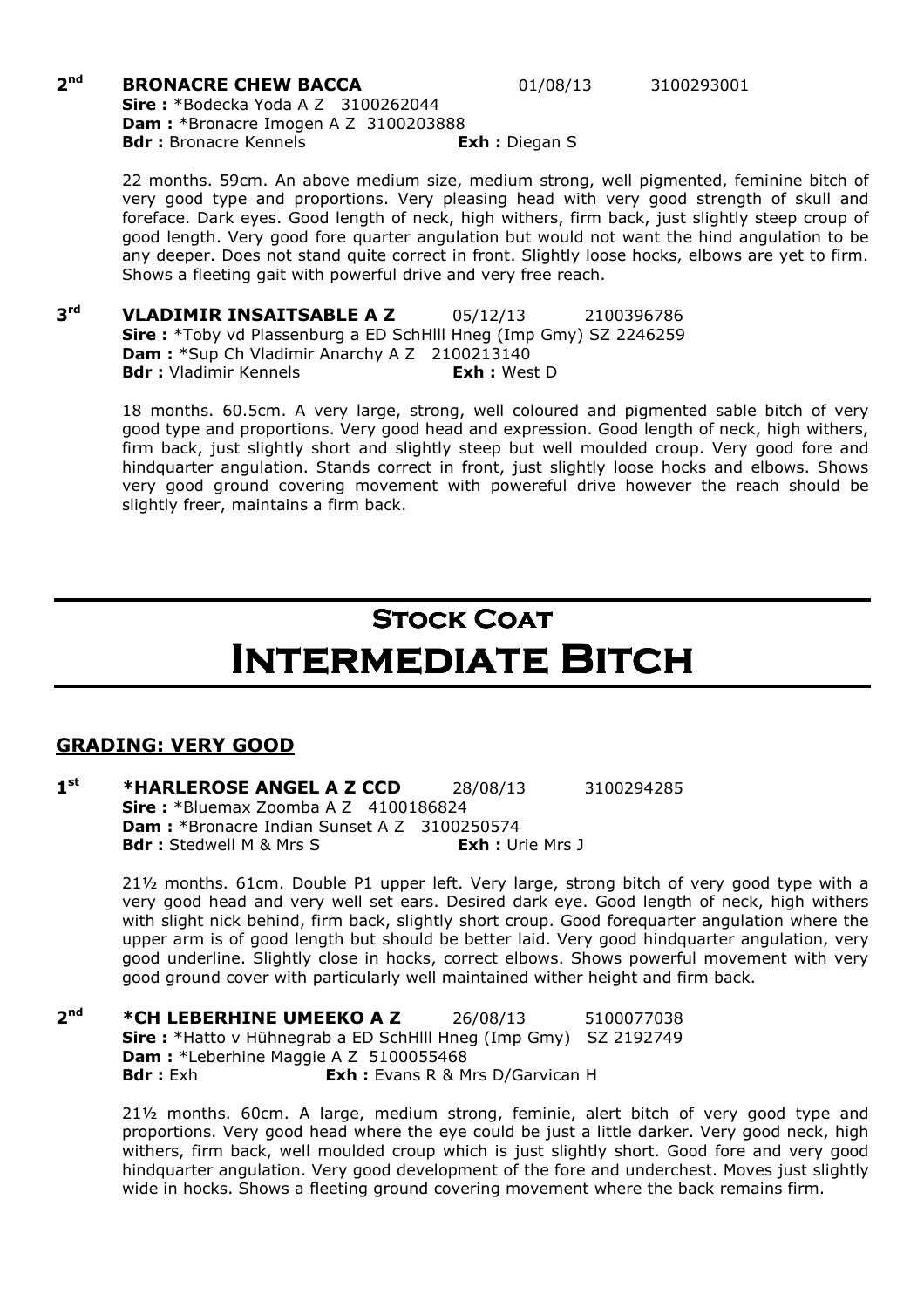$3rd$ \*ALIMANDA GREYS ANATOMY A Z 09/04/13 5100074988 Sire: \*Ch Schneeberg Fire Storm A Z ET 2100258867 Dam : \*Bruangie Something To Follow A Z 5100052776 **Bdr** : Alimanda Kennels **Exh** : Alimanda & Kunama Kennels

2 years 2 months. 59.5cm. A well above medium size, above medium strength feminine bitch of very good type and proportions. Very strong head with medium eye colour. Very good reach of neck, high wither, firm back, well laid just slightly short croup. Very good balanced angulations of both the fore and hindquarter. Very good development of the fore and underchest. Just slightly close hocks, correct coming. Shows a good expansive gait where the back remains firm and the wither height is maintained.

 $\mathbf{A}^{\text{th}}$ **\*BABENBERG LA BELLA A Z** 19/07/13 5100076714 Sire : \*Vimo vd Hopfenhalle a ED SchHlll Hneg (Imp Gmy) SZ 2158998 Dam : \*Charon v Overledingerland a ED SchHl (Imp Gmy) SZ 2229718 Bdr : Babenberg Kennels **Exh : Schoemaker TH** 

22½ months. 59cm. An above medium size, above medium strength, very alert bitch of very good type and proportions. Feminine head with very good expression and dark eyes. Very good length of neck, high wither, straight and firm back. Just slightly short, well moulded croup. Good forequarter angulation where the upper arm could still be better angled. Just slightly close hocks and slightly close in elbows. Very good ground covering movement which should be slightly more consistent.

 $5<sup>th</sup>$ **LEPPSDORF TILLY A Z** 20/11/13 5100079036 Sire : \*Odin delle Terre Matildiche HD ED IPO1 Hneg (Imp Italy) LOI 09/144632 **Dam :** \*Leppsdorf Elmos Izzata A Z 5100058505<br>**Bdr :** Hume Miss L **Exh : Quinn Mrs L** 

18½ months. 60cm. A large, medium strong bitch of very good type and proportions. Very strong feminine head with very good length of neck. High wither, firm back, good croup. Very good angulations of both the fore and hindquarter. Harmonious top and underline. Very good fore and underchest development. Stands not quite correct in front. Moves correct with coming and going. Very good movement with a little more consistency needed but with very good reach and drive.

#### GRADING: GOOD

 $6<sup>th</sup>$ **\*BLAKNGOLD CROWD GOES WILD A Z** 02/08/13 3100290129 Sire: \*Schaeferhund Rafael A Z 3100247886 **Dam: \***Volscain Xilla A Z 3100226186 Bdr : Stocks V & H Exh : Stocks H

22 months. 61cm. A very large, above medium strong bitch of quite good type and stretched proportions. Strong head where the stop could be more pronouced and the lips could be a little tighter. Very good neck, high wither with a nick behind. Firm back, slightly short and slightly steep croup. Very good forequarter angulation where the upper arm could be slightly better angled. Very good length of foreleg, very good hindquarter angulation. Stands correct in front. Correct coming and going. Shows good movement where the reach could be a little freer.

 $7<sup>th</sup>$ **BLR JCH VICTORIA ad ASTRA GLORIA (Imp Blr)** 10/03/13 BCU166-026583 Sire: \*Joker vom Eichenplatz a ED SZ 2203726 Dam : \*Treska v Lacroz a ED SZ 2212581 Bdr : Verbitskji VS<br>
Exh : Borodinova Mrs I

2 years 3 months. 60cm. A large, medium strong, feminie bitch of very good type and very good proportions. Good head where the stop could be more pronouced. Slightly short neck, high wither, slightly short, slightly steep croup. Good fore and very good hindquarter angulation. Just slightly short in underchest. Stands correct in front. Slightly loose hocks,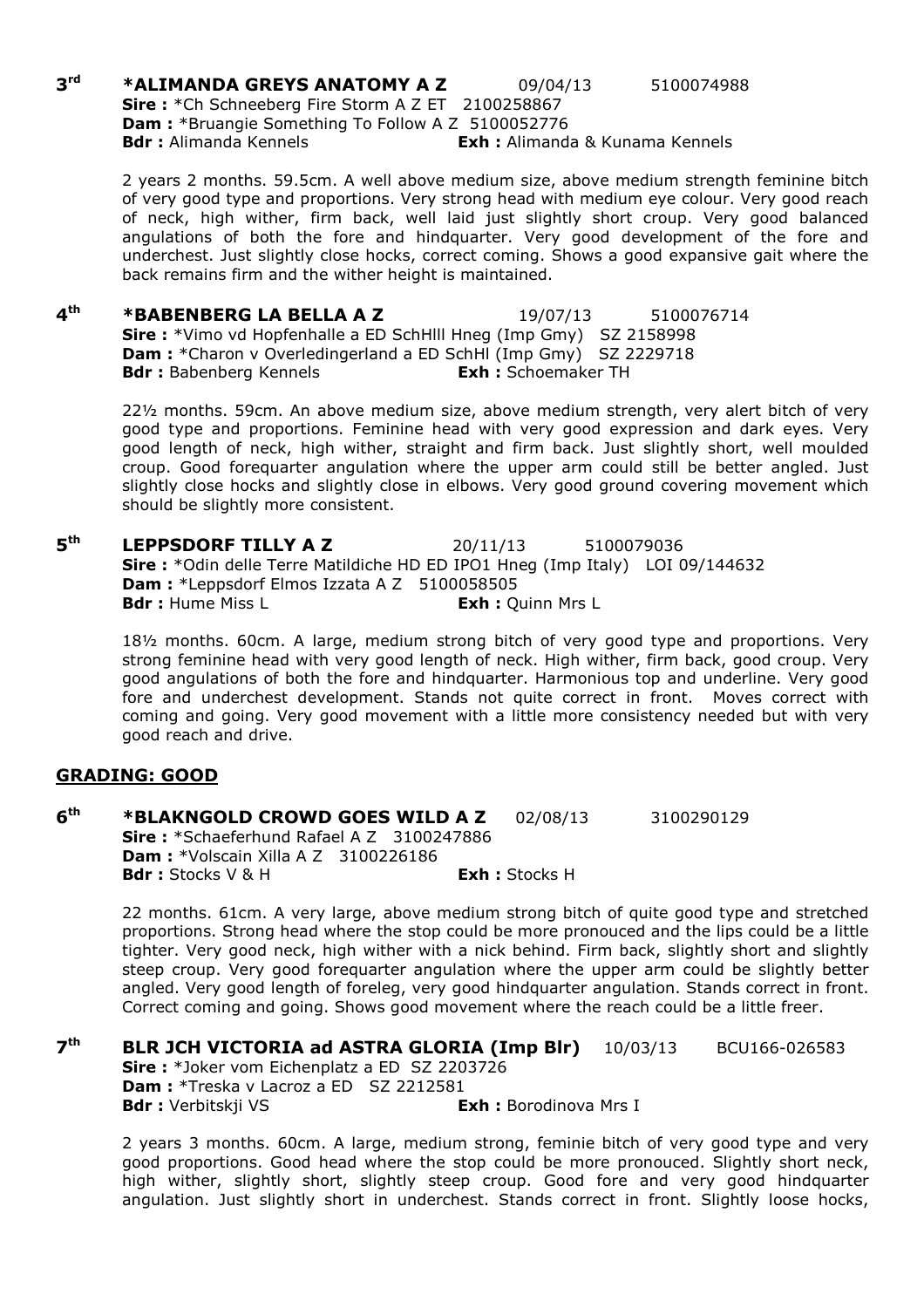steps correctly coming. Shows very good movement where the back remains firm. There is a tendency to carry her head a little low in movement.

8<sup>th</sup> **GRANDWEST QUEENIE A Z** 18/04/13 6100082029 Sire : \*Ch Kwint v Juerikställ a ED Hneg (Imp Ndl) NHSB 2501936 Dam : \*Malisa v Finkenschlag a ED (Imp Gmy) SZ 2187743 Bdr : Willis DR & Mrs CM Exh : Cooke I & Mrs M/Rice J & Mrs M

2 years 1½ months. 59cm. An above medium size, medium strong, feminine bitch of quite good type and proportions. Good head with wide set ears. Normal length of neck. Normal wither with a slight nick behind. Firm back, slightly short croup, good fore and very good hindquarter angulation. Stands correct in front. Moves with hocks just slightly wide, correct coming. Shows good movement where the back remains firms. The reach should be slightly freer.

# LONG STOCK COAT **OPEN BITCH**

#### GRADING: EXCELLENT

 $1<sup>st</sup>$ \*CH NARATHOR JAZZ DIVA A Z  $04/02/11$  2100337450 Sire : \*Vegas v Dongmiran a ED SchHl Hneg (Imp Ndl) NHSB 2699755 **Dam :** \*Ch Bhuachaille Jazz Leader A Z 2100154420<br>**Bdr** : Thor A **Brack Exh :** Leonard Mrs C **Exh : Leonard Mrs C** 

4 years 4 months. 58.5cm. A just above medium size, strong, feminine bitch of pleasing type and very good proprotions. She has a very attractive head with dark eyes and alert expression. Very good reach of neck. High wither, firm back, very good length of croup which is just slightly steep. Very good fore and hindquarter angulation. Very good top and underline. Stands correct in front. Very good firmess of hocks and elbows. Fleeting, far reaching gait where the back remains firm and she shows very good ground cover.

# **STOCK COAT OPEN BITCH**

 $1<sup>st</sup>$ \*CH JAYSHELL WINONA A Z 11/01/10 3100233082 Sire: \*Ch Orrinshir Elton John A Z ET 3100161863 Dam : \*Blakngold Honey Jumble A Z 3100149941 **Bdr**: Exh **Exh:** McDermott P & Mrs N

5 years 5 months. 59cm. An above medium size, medium strong, very feminine bitch with an alert expression and dark eyes. Very good length of neck, high wither, firm back, just slightly short croup. Very good angulation of the fore and hindquarter. Very good underline, stands correct in front. Correct going and coming. Shows a fleeting ground covering gait where the back remains firm and the wither is well maintained.

 $2<sup>nd</sup>$ \*WILLMAURS MAYFAIR MILLIE A Z 24/09/09 3100222669 Sire: \*Ch Lashadas Ace of Hearts A Z 6100048546 Dam : \*Willmaurs East End Effie A Z 3100244780 **Bdr**: Exh **Exh:** Goodwin W & Mrs M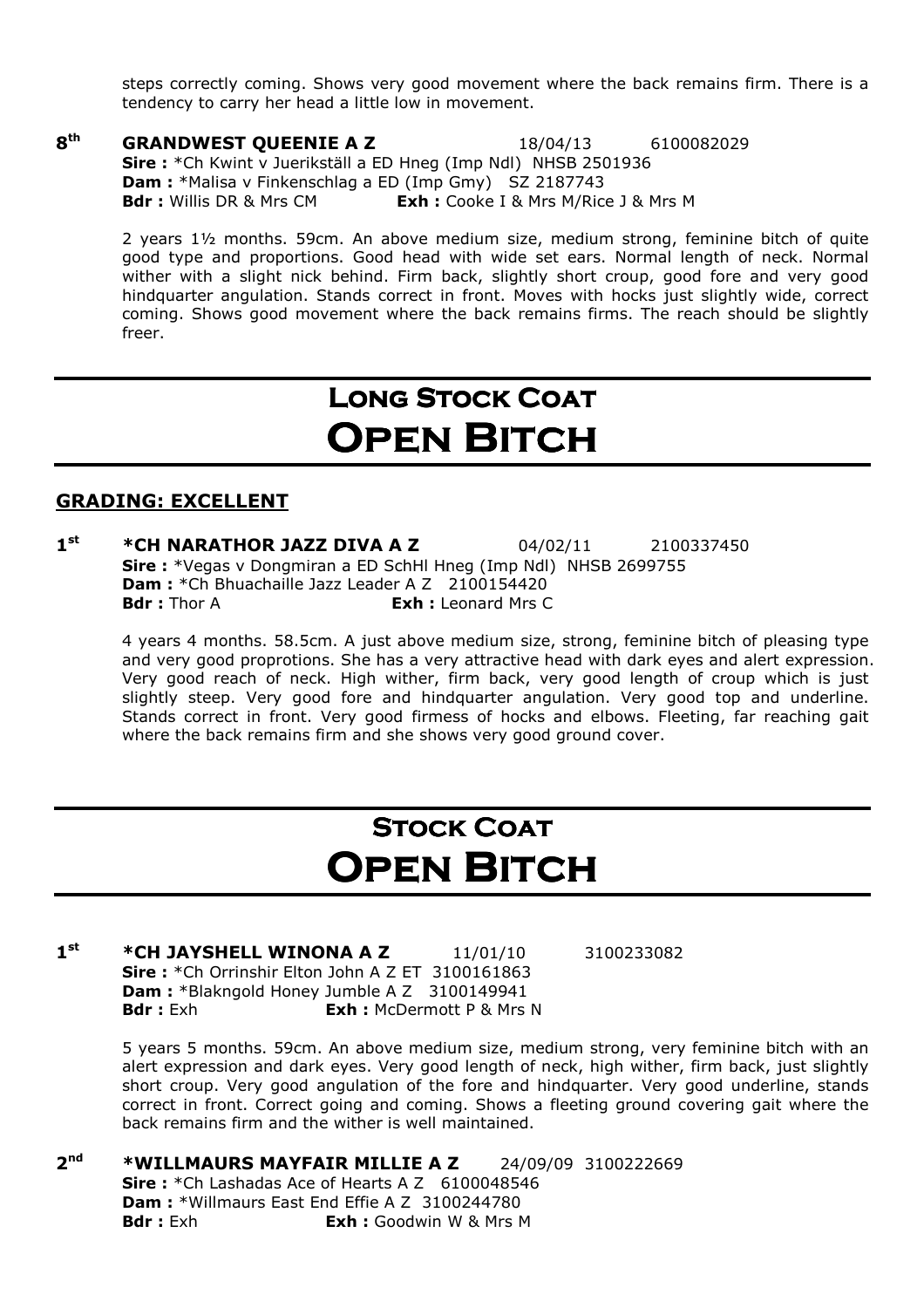5 years 8½ months. 59cm. An above medium size, medium strong, feminine, harmoniously built bitch of very good type. Very good head with the desired dark eye. Very good reach of neck, high wither, firm back, good croup. Very good angulation of the fore and hindquarter. Very good underline. Stands correct in front. Hocks slightly loose, correct coming. Shows very good movement where the drive is better than the reach.

3rd **\*SCHAEFERHUND XITTA A Z** 02/08/12 3100276042 Sire : \*Toby vd Plassenburg a ED SchHlll Hneg (Imp Gmy) SZ 2246259 **Dam: \*Ryzack Alexa A Z 3100212649** Bdr : Bohdal Mrs I **Exh** : Owen Ms B

> 2 years 10 months. 61cm. Double P1 upper left. A very large, strong, substantia,l well coloured bitch of very good type and proportions. Very strong head with the desired dark eye. Good reach of neck, high wither, firm back, well moulded but slightly short croup. Good forequarter angulation where the upper arm is of good length but could be better laid. Very good hindquarter angulation. Very good underline. Stands correct in front. Good hocks, elbows a little close. Shows very good reach and drive where the back remains firm and the wither is well maintained.

 $4<sup>th</sup>$ \*VOLSCAIN YOLA A Z 10/05/11 3100256677 Sire: \*Logo v Radhaus a ED Hneg (Imp Srb) JR 732379 **Dam:** \*Hilltop Herra A Z 3100208822 Bdr : Exh : Volscain Kennels

> 4 years 1 month. 59cm. An above medium size, medium strong bitch of slightly stretched proportions and very good type. Very good head with dark eyes. Good neck, high wither, firm back, good croup. Good fore and very good hindquarter angulation. Stands correct in front. Just slightly wide going, correct coming. Shows quite good movement which needs to be more consistent.

 $5<sup>th</sup>$ **\*CH SCHAEFERHUND BALLEENA A Z** 22/04/13 3100287963 Sire : \*Yester vom Feuermelder a ED (Imp Gmy) SZ2255308 **Dam: \*Ryzack Acacia A Z 3100212651 Bdr**: Exh **Exh:** Bohdal Mrs I

2 years 1½ months. 59cm. An above medium size, strong, substantial bitch of very good type. Very good head with desired dark eye and alert expression. Good reach of neck. High wither with a slight nick behind, firm back, good croup. Very good fore and hindquarter angulation. Stands correct in front. Tends to flick the left hock a little, correct coming. Very good movement where the reach could be just a little freer.

 $6<sup>th</sup>$ **\*BABENBERG JACI A Z** 06/04/12 5100069282 Sire: \*Esko ad Haus Zygadto a ED SchHll (Imp Gmy) SZ 2232859 Dam : \*Charon v Overledingerland a ED SchHl (Imp Gmy) SZ 2229718 Bdr: Babenberg Kennels **Exh:** Flynn PR & Mrs KY

> 3 years 2 months. 59.5cm. A well above medium size, strong, feminine bitch of very good type and proportions. Good head with a slight roman nose. Good length of neck, high wither, firm back, slightly short but well laid croup. Very good angulation of the fore and hindquarters. Very good underline. Stands correct in front. Moves correct going, just slightly narrow coming. Shows very good ground covering movement where the wither is very well maintained.

 $7<sup>th</sup>$ **\*LEBERHINE BABE A Z** 19/03/13 5100074452 Sire : \*Focus vd Piste Trophe a ED SchHll IPO3 Hneg (Imp Gmy) SZ 2250502 Dam : \*Bruangie Octavia A Z 5100047071 **Bdr**: Exh **Exh:** Evans R & Mrs D/Garvican H

2 years 2½ months. 62cm. A very large, strong, feminine, attractively coloured and well pigmented bitch. Very good head with the desired dark eyes. Good reach of neck, high wither,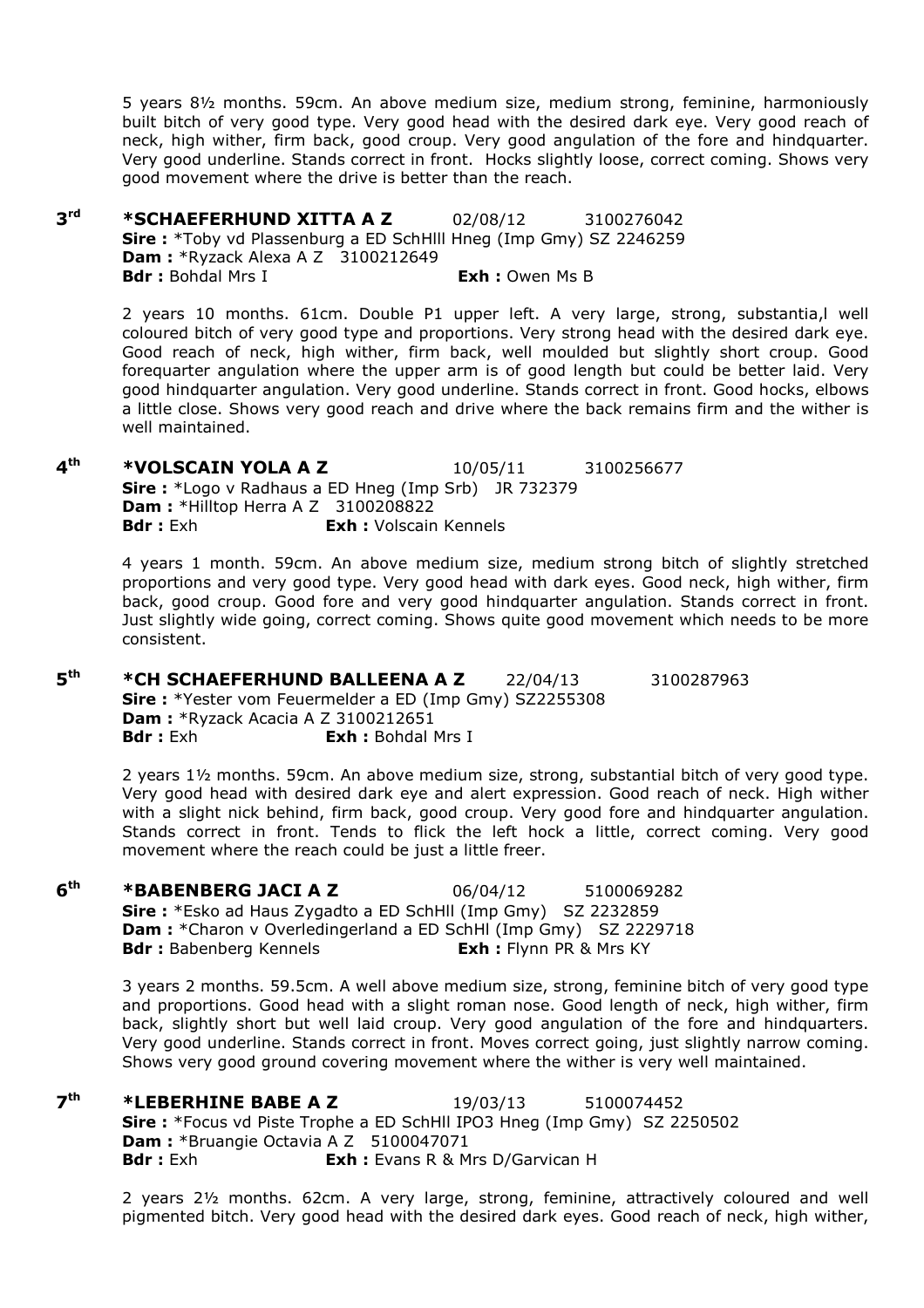firm back, good lay of croup. Good fore and very good hindquarter angulation. Stands correct in front. Shows a very powerful expansive movement transmitted through a firm back.

8<sup>th</sup> **\*LEPPSDORF ORIENTAL ORA A Z**  $14/11/11$   $5100067221$ Sire: \*Ch Bruangie Imran Prince A Z 5100036769 Dam : \*Leppsdorf Eldora A Z 5100052083 Bdr : Hume Miss L **Exh : Corlett Mrs V** 

3 years 7 months. 62cm. A very large, strong, substantial, robust bitch of slightly stretched proportions. Very good strong head that is still feminine with dark eyes. Saddle markings could be more pronounced. Good neck, high wither, firm back, good lay of croup but it is slightly short. Very good angulation of both the fore and hindquarter. Very good underline. Correct coming and going. Shows powerful movement where the back should remain firmer.

 $9<sup>th</sup>$ **\*KINBAR ANGEL ABBI A Z** 05/07/12 3100275128 Sire : \*Vegas v Dongmiran a ED SchHl Hneg (Imp Ndl) NHSB 2699755 Dam : Schaeferhund Fanta A Z 3100203816 **Bdr**: Exh **Exh:** Kinsman S

2 years 11 months. 56.5cm. A below medium size, medium strong, well pigmented and coloured bitch with a very attractive head, dark eyes and very good ear set. Good length of neck, high wither, firm back, just slightly short croup. Good fore and very good hindquarter angulation. Very good underline. Short but slightly loose hocks, correct coming. In movement shows a far reaching gait where the back remains firm.

10<sup>th</sup> \*SHEPHERDHILL VENUS A Z 20/10/12 5100072327 Sire: \*Ch Schneeberg Fire Storm ET A Z 2100258867 Dam : \*Shepherdhill Jaimmie A Z 5100050056 **Bdr**: Shepherdhill Kennels **Exh:** Zibellina Kennels

2 years 7½ months. 60cm. A large, strong, feminine bitch of very good type and good proportions. Good head where the eye could be darker. Good length of neck, high wither, firm back, slightly short and slightly steep croup. Good fore and very good hindquarter angulation. Stands correct in front. Slightly close in elbows and hocks. Quite good movement where the drive is better than the reach and the back remains firm.

11<sup>th</sup> \*KEEDARA OATS AH LA LAYLA A Z 28/11/12 5100073454 Sire: \*Esko ad Haus Zygadto a ED SchHll (Imp Gmy) SZ 2232859 Dam : \*Sup Ch Darkknight Ysadore A Z 5100053579 Bdr : Mayne Ms B & Phillis J Exh : Arkahla Kennels

2 years 6½ months. 60cm. A large, strong, feminine, bitch of very good type and proportions. Very good head, very good expression, the underjaw could be slightly stronger. Good neck, high wither, firm back, just slightly short croup. Good fore and very good hindquarter angulation. Very good underline. Stands correct in front. Steps correctly coming and going. Shows very good movement where both the drive and the reach could be a little more expansive.

12<sup>th</sup> \*TAURORN QUARALLIA A Z 25/11/11 5100066623 Sire: \*Ch Britstar New Age Guy A Z 3100219372 **Dam: \*Taurorn Niabi A Z 5100045059** Bdr : Exh : Wellman Ms G

3 years 6½ months. 59.5cm. A well above medium size, strong, feminine bitch of very good type with slightly stretched proportions. Very good head, I would like the under jaw slightly stronger, dark eyes. Good neck, high wither, firm back, very good length and lay of croup. Very good fore and hindquarter angulations. Very good underline. Moves slightly close going, elbows slightly loose coming. Shows good balanced movement where the back remains firm.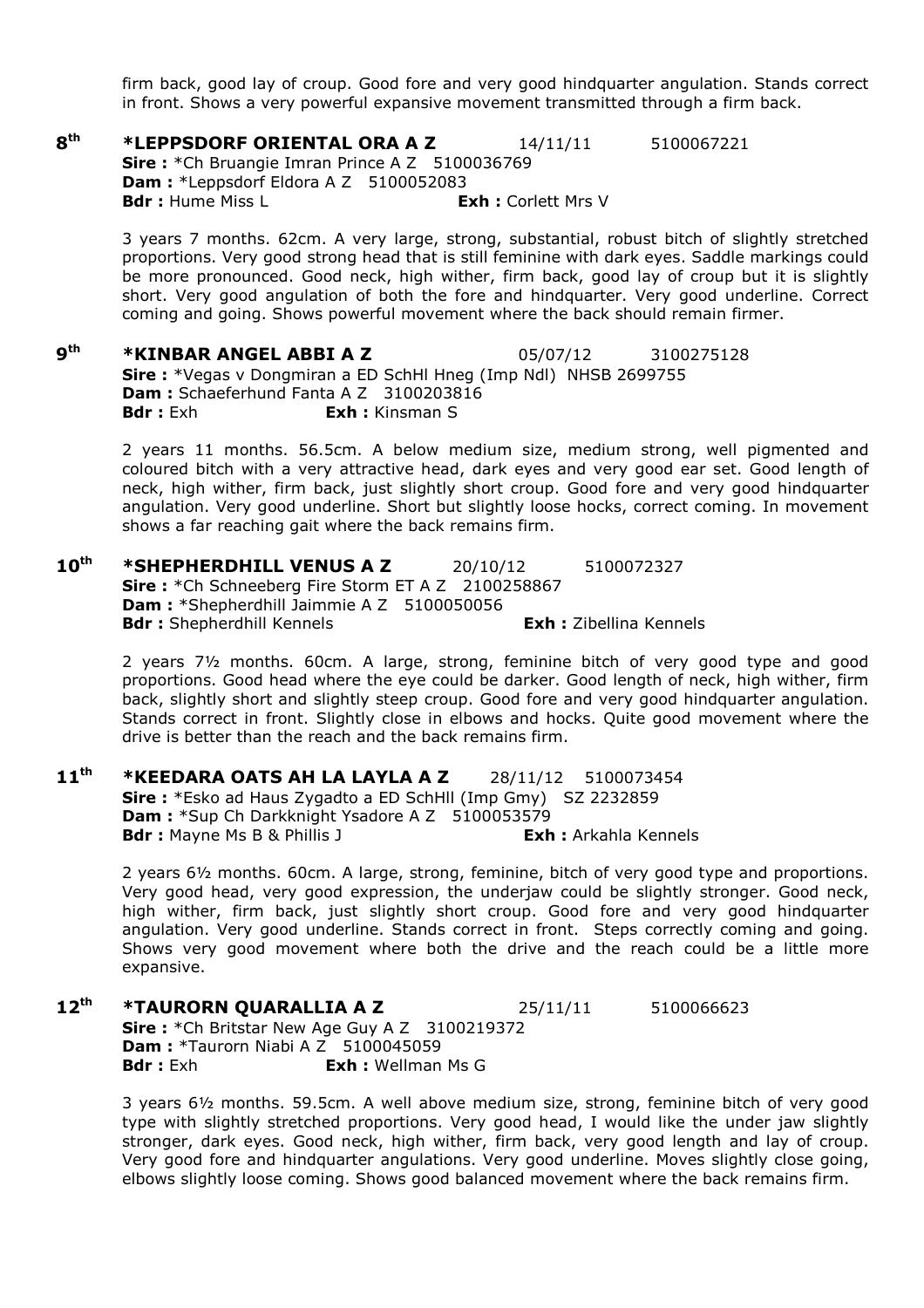13<sup>th</sup> \*CH VOLSCAIN AKIRA A Z CCD 01/07/12 3100275847 Sire: \*Ch Schneeberg Fire Storm A Z ET 2100258867 Dam : \*Molle vd Werther-Mühle a ED (Imp Gmy) SZ 2142864 Bdr : Volscain Kennels **Exh** : Anderson Ms C

> 2 years 11 months. 60.5cm. A very large, medium strong, feminine, attractive bitch of very good type. Strong head, good length of neck, high wither, firm back, slightly short, slightly steep croup. Good forequarter angulation where the upper arm could be a little longer and better laid. Very good hindquarter angulation. Stands correct in front. Correct coming and going. Shows good movement where the drive is a little more powerful than the reach.

 $14<sup>th</sup>$  \*EVERLIEB BAZINGA A Z  $11/07/12$  5100070791 Sire: \*Esko ad Haus Zygadto a ED SchHll (Imp Gmy) SZ 2232859 Dam: \*Rhosyn Fantasia A Z 5100052199 **Bdr**: Exh **Exh:** DeLuca B & Mrs H

2 years 11 months. 61cm. A very large, medium strong, well proportioned bitch of very good type. Good head and expression with dark eyes. Good neck, high wither, firm back, croup is well laid but slightly short. Good fore and hindquarter angulation where the lower thigh is a little short. Slightly loose coming and going. Shows good movement where the drive could be more powerful and the reach a little freer.

15<sup>th</sup> \*VONDOUSSA X MARKS THE SPOT A Z 30/06/12 5100070647 Sire : \*Esko ad Haus Zygadto a ED SchHll (Imp Gmy) SZ 2232859 **Dam :** \*Grundelhardt Tainted Love A Z HT 5100057322<br>Bdr : Exh **Exh :** Vondoussa Kennels Exh : Vondoussa Kennels

2 years 11½ months. 60cm. A large, strong, substantial bitch of still good type and very good proportions. The head is strong and could be a little more feminine. Good reach of neck, high wither with a slight nick behind, firm back. Quite good croup. Good fore and very good hindquarter angulation. Moves correct going, just slightly wide coming. Shows powerful movement transmitted through a firm back.

16<sup>th</sup> \*ASTERHUND EVANGELINA A Z 06/05/07 5100044976 Sire : \*Ch Uras v Trafalga a Z Hneg (Imp Gmy) SZ 2116134 **Dam:** \*Tonaker Bianca Bell A Z 5100035641 Bdr : Exh : **Exh :** van Groen CM & Mrs GP

8 years 1 month. 59.5cm. A well above medium size, strong, substantial bitch of very good type and proportions. Presented in a little heavy condition. Very good head with desired dark eye. Normal wither, firm back, well moulded croup which is slightly short. Good fore and very good hindquarter angulation. Stands correct in front. Moves correct going, slightly loose in elbows. Shows good movement where the back remains reasonably firm but falls a little on the forehand.

#### GRADING: VERY GOOD

17<sup>th</sup> \*ALIMANDA FLAMING GLORY A Z 01/03/13 5100074494 Sire: \*Ch Schneeberg Fire Storm A Z ET 2100258867 Dam : \* Ch Durnstein Champagne A Z 2100253283 Bdr : Alimanda Kennels **Exh : Hodgkinson L** 

2 years 3 months. 58cm. A medium size, medium strong, sable bitch of good type and proportions. Expressive head where the eye could be darker. Slightly short neck, high wither, firm back, slightly short, slightly steep croup. Good fore and very good hindquarter angulation. Very good underline. Stands correct in front. Correct coming and going. During movement tends to be slightly erratic, shows strength in the drive with slight restriction in the reach.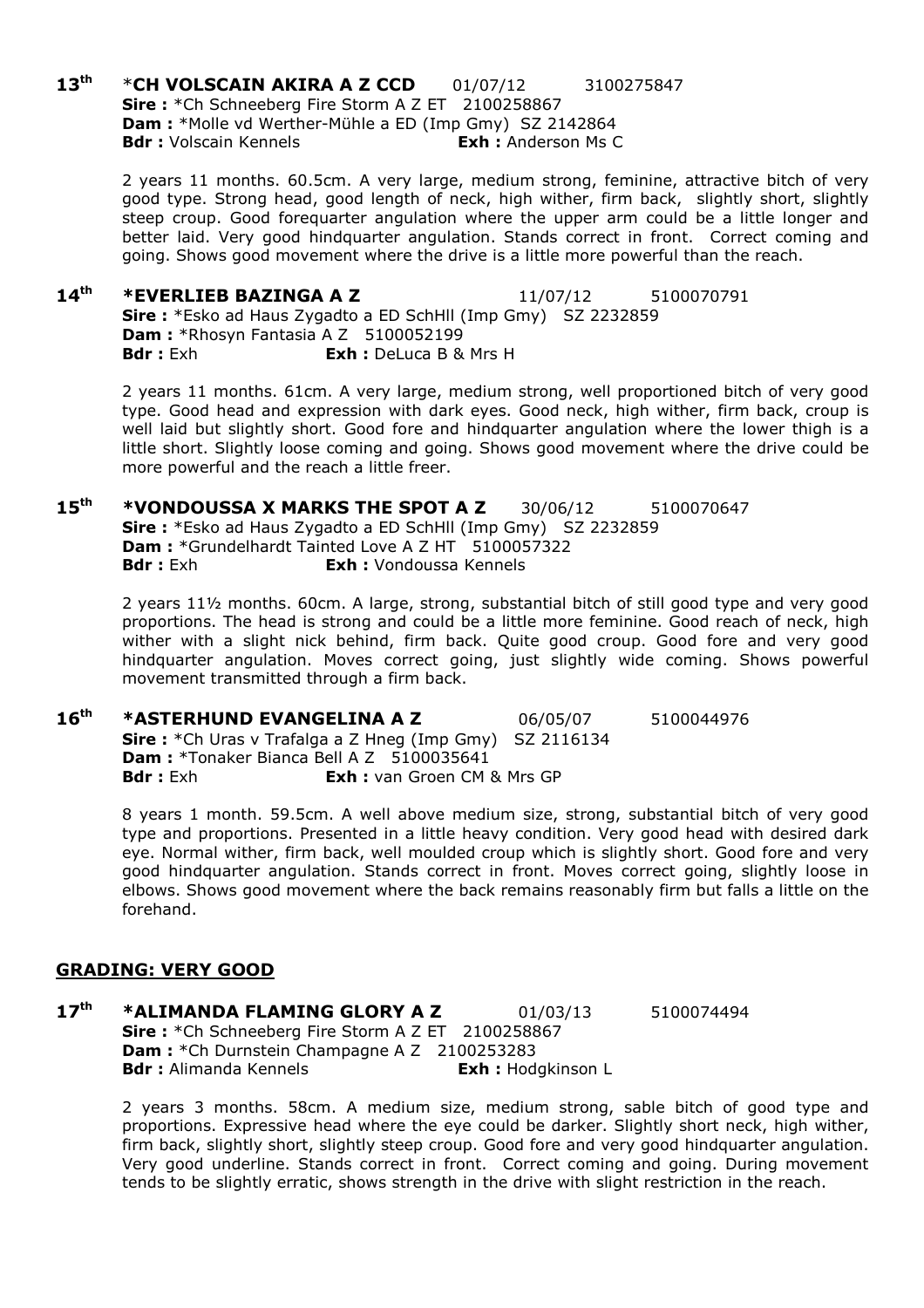18<sup>th</sup> \*KEEDARA PORTUGUESE TART A Z 09/02/13 5100074590 Sire : \*Esko ad Haus Zygadto a ED SchHll (Imp Gmy) SZ 2232859 Dam : \*Keedara Littlemissbiage A Z 5100054916 Bdr : Mayne Ms B & Phillis J Exh : Brodie M

> 2 years 4 months. 61cm. A very large, strong, substantial bitch of still good type. Strong head with a dark eye. Slightly short neck, normal wither, firm back, slightly short, slightly steep croup. Good fore and very good hindquarter angulation. Very good underline. Slightly upright pasterns. Correct hocks, slightly loose elbows. Good movement where the back remains firm but at times tends to high step in front.

#### GRADING: UNGRADED

#### 19<sup>th</sup> \*RHOSYN ANIKA A Z 28/11/12 5100072577 Sire : \*Esko ad Haus Zygadto a ED SchHll (Imp Gmy) SZ 2232859 Dam : \*Rhosyn Koolmint A Z 5100034420 **Bdr**: Exh : Collins SJ & Mrs C

2 years 6½ months. 63cm. An oversize, strong, substantial, well constructed bitch of good type. Strong head with desired dark eye. Well set neck, high wither, firm back, slightly short, slightly steep croup. Good fore and very good hindquarter angulation. Stands correct in front. Moves a little wide in hocks and elbows. Strong movement where the reach is a little restricted and she falls slightly on the forehand.

### CHALLENGE BITCH LSC EROICA COCO CHANEL A Z

### CHALLENGE BITCH SC \*CH JAYSHELL WINONA A Z

# LONG STOCK COAT Baby Puppy Dog

- $1<sup>st</sup>$ MELJENKA GOLDEN NUGGETT 07/01/15 3100317745 Sire: \*Xeno v Arjakjo a ED (Imp Deu) SZ 2278948 Dam : \*Meljenka Dirty Dancer A Z 3100226191 Bdr : Ebejer V & L **Exh : Petrella Mrs S**
- $2<sub>nd</sub>$ WILDHERTZ GRAND INDULGENCE 07/01/15 5100085573 Sire: \*Ch Simonelli Chevy Boy A Z 3100260533 Dam : \*Dampdouges Zulu Princess A Z 7100028233 **Bdr**: Exh **Exh:** Wildhertz Kennels
- $3<sup>rd</sup>$ **WILDHERTZ SON OF CAVIAR** 07/01/15 5100085577 Sire: \*Ch Simonelli Chevy Boy A Z 3100260533 **Dam :** \*Dampdouges Zulu Princess A Z 7100028233<br>**Bdr** : Wildhertz Kennels **Exh :** Playford K & B **Exh :** Playford K & Beckett C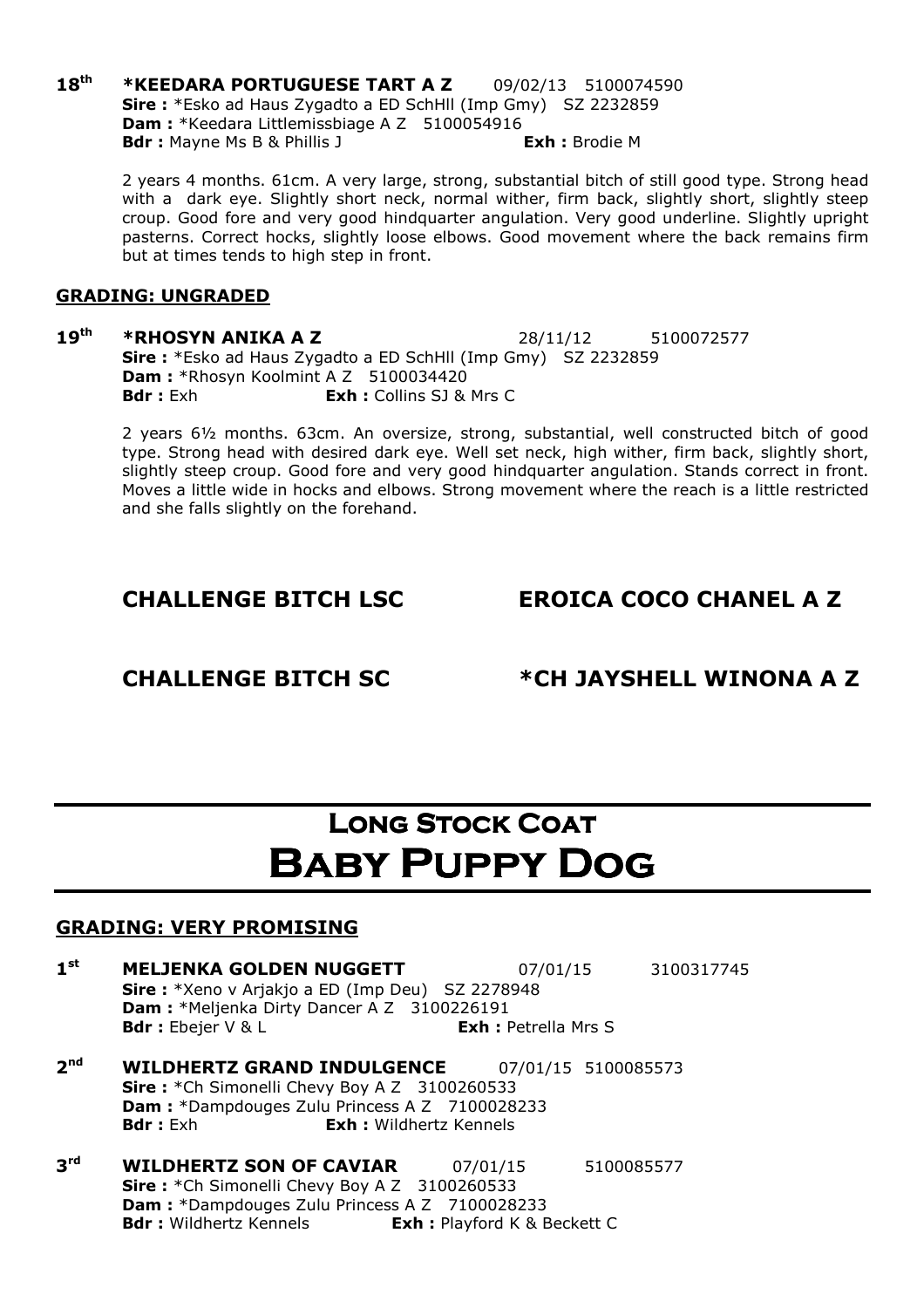# **STOCK COAT** Baby Puppy Dog

### GRADING: VERY PROMISING

- $1<sup>st</sup>$ **SCHAEFERHUND LOGUN (AI)** 16/01/15 3100171518 Sire : \*Nino v Tronje a ED (Imp USA) SZ 2210253-SEM Dam : \*Schaeferhund Xeena A Z 3100276041 **Bdr**: Bohdal Mrs I **Exh:** Owen Ms B
- $2<sup>nd</sup>$ **ARKAHLA ZEST FOR LIFE** 07/01/15 5100085504 Sire: \*Ch Vonpeta Ugottabekidding A Z 5100073113 Dam : \*Keedara Oats Ah La Layla A Z 5100073454 **Bdr**: Arkahla Kennels **Exh:** Haynes Miss T & Arkahla Kennels
- $3<sup>rd</sup>$ **CRAISAN CANTO** 16/01/15 5100036452 Sire : \*Hatto v Hühnegrab a ED SchHlll Hneg (Imp Gmy) SZ 2192749 Dam : \*Taurorn Roxanne A Z 5100072550 Bdr : Haysman R & Mrs Exh : Haysman R & Mrs J, Pilgrim Ms S & Wellman Ms G

# **STOCK COAT** Minor Puppy Dog

| 1 <sup>st</sup> | <b>FREMONT NAXOS</b>                                               |                                 | 21/09/14 2100417602   |  |  |
|-----------------|--------------------------------------------------------------------|---------------------------------|-----------------------|--|--|
|                 | Sire: *Toby vd Plassenburg a ED SchHIII Hneg (Imp Gmy) SZ 2246259  |                                 |                       |  |  |
|                 | <b>Dam:</b> *Fremont Ive Got The Magic A Z 2100368614              |                                 |                       |  |  |
|                 | <b>Bdr</b> : Lynch S, Mrs L & Miss J                               |                                 | <b>Exh: Owen Ms B</b> |  |  |
| 2 <sup>nd</sup> | <b>RHOSYN MAGNUM</b><br>Sire: *Ch Babenberg Joachim A Z 5100069276 | 01/11/14                        | 5100084039            |  |  |
|                 | <b>Dam:</b> *Rhosyn Bam Bam A Z 5100049376                         |                                 |                       |  |  |
|                 | <b>Bdr:</b> Collins SJ & Mrs C                                     | <b>Exh: Dobson Ms S</b>         |                       |  |  |
| 3 <sup>rd</sup> | <b>WILLMAURS VICTORY VALDO</b>                                     | 08/11/14                        | 3100314003            |  |  |
|                 | <b>Sire:</b> *Ch Orrinshir Elton John A Z ET 3100161863            |                                 |                       |  |  |
|                 | <b>Dam:</b> *Willmaurs Oxley Olive Oil A Z 3100264761              |                                 |                       |  |  |
|                 | <b>Bdr:</b> Goodwin W & Mrs M                                      | <b>Exh</b> : Withington $J$ & H |                       |  |  |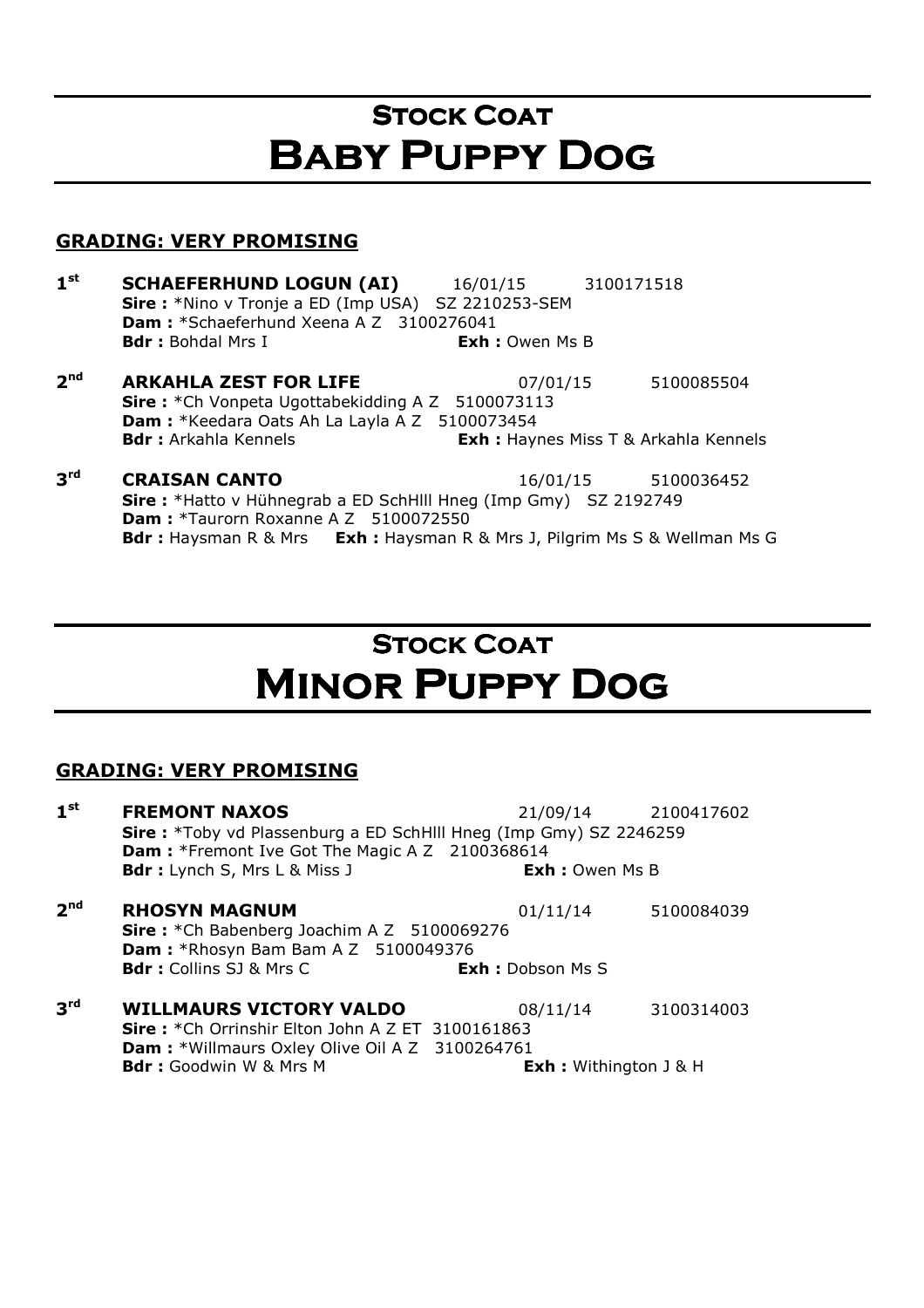# LONG STOCK COAT Junior Dog

### GRADING: VERY GOOD

#### $1<sup>st</sup>$ **VONDOUSSA BACK TO THE FUTURE** 28/03/14 5100080876 **Sire:** \*Bluemax Shrek A Z 4100181907 **Dam: \***Vondoussa Princess Nic A Z 5100046598 Bdr : Vondoussa Kennels **Exh** : Stacey Ms T

14½ months. 66cm. A very large, strong, masculine dog of very good type and proportions. Very good head with good dark masking, the eye could be a little darker and the underjaw a little stronger. Good reach of neck, high wither, firm back, good croup. In stance shows good forequarter angulation where the upper arm is of good length but could be better angled, very good hindquarter angulation. Stands not quite correct in front. Still to firm in hock joints and elbows. Shows a flowing gait where the drive is very good, the reach however could be a little better.

# **STOCK COAT** Junior Dog

### GRADING: VERY GOOD

#### $1<sup>st</sup>$ **AMBERG VANGELIS** 04/05/14 2100406466 Sire : \*Pepe vd Zenteiche a ED IPO1 Hneg (Imp Gmy) SZ 2270589 **Dam:** Amberg Yumi A Z 2100322211 **Bdr**: Amberg Kennels **Exh:** Kunama & Zibellina Kennels

13 months. 66cm. A very large, above medium strong, well pigmented, masculine dog of very good type, very good strong head with a striking dark mask and dark eyes. Lovely expression, very good ear set, good length of neck. High withers, firm back, just slightly short croup. Good forequarter angulation where upper is of good length but could be better laid, very good hindquarter angulation. Very good underline, hocks and elbows correct coming & going. Very good movement where back remains firm and wither is well maintained.

### GRADING: UNGRADED

#### $2<sup>nd</sup>$ ARKAHLA YOU CAN NOT B SERIOUS A Z 04/03/14 5100080690 Sire : \*Hayo aus Agrigento a ED SchHl (Imp Gmy) SZ 2259256 Dam : \* Ch Arkahla Waltzing Matilda A Z 5100061563 Bdr : Arkahla Kennels **Exh** : DeLuca B & Mrs H

15 months. 68cm. An oversize, strong, masculine, well coloured, substantial dog of very good type. Strong masculine head, slightly short neck, high wither, firm back, good croup. Good fore and very good hindquarter angulation. Very good underline, stands correct in front. Moves correct going slightly loose coming. Shows very good movement where the back remains firm.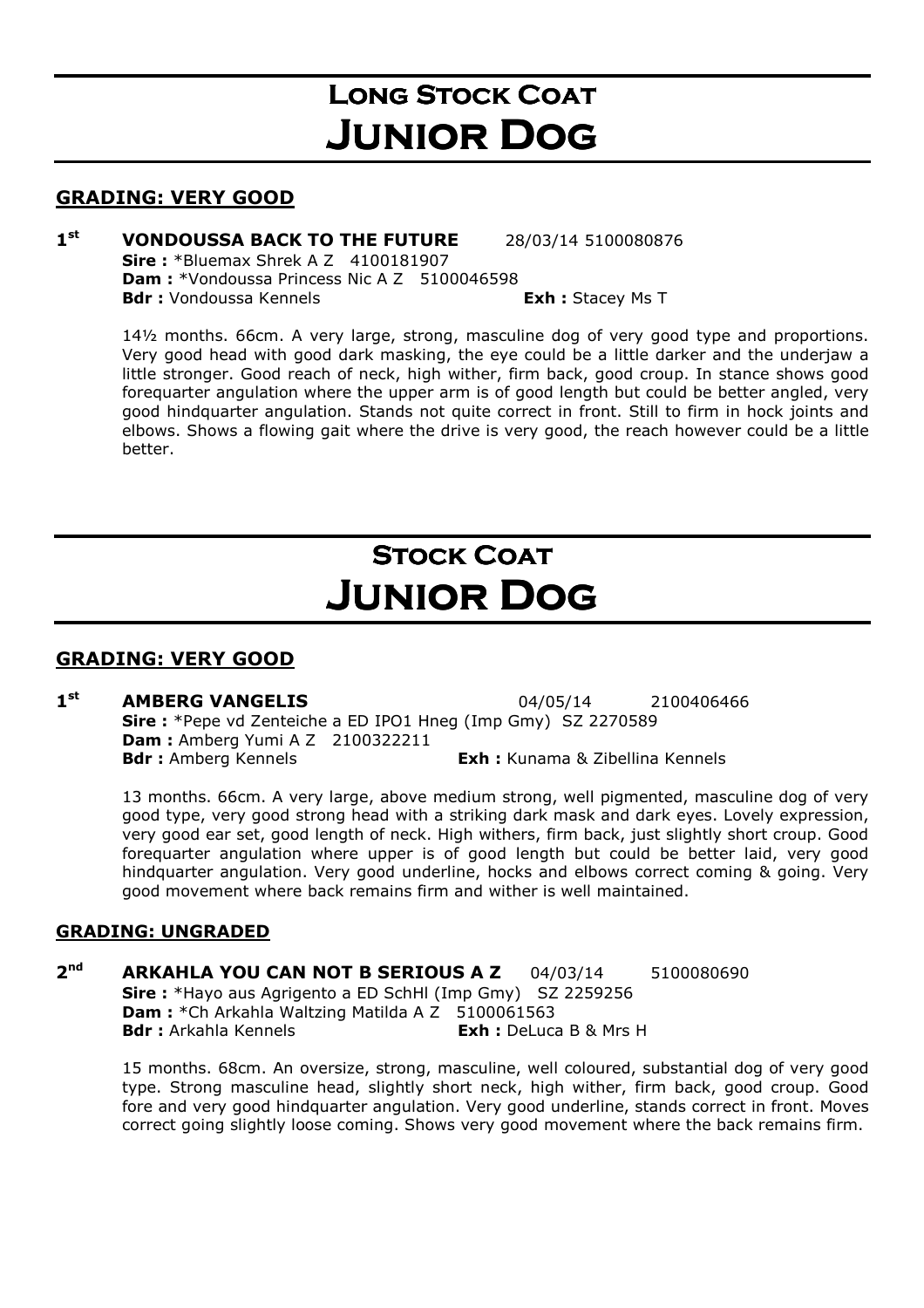### **LONG STOCK COAT** Intermediate Dog

#### GRADING: VERY GOOD

 $1<sup>st</sup>$ \*CH EROICA CATCH ME IF YOU CAN A Z 11/09/13 5100077759 **Sire:** \*Astasia Paca A Z 4100190308 **Dam :** \*Ch Narathor Jazz Diva A Z 2100337450<br>**Bdr :** Eroica Kennels **Bdr : Exh :** L **Exh :** Leonard Miss K

21 months. 65cm. A large, strong, substanial, impressive, masculine male with a very good head and desired dark eye. Right ear could be slightly firmer, very good reach of neck. High withers, firm back, very good croup. Very good fore and hindquarter angulation. Presents a very harmonious picture in stance with a very good underline. Stands correct in front, slightly close hocks, elbows just slightly loose. Shows very good ground covering movement where the back remains firm and wither height is well maintained.

 $2<sub>nd</sub>$ \*CH JAYSHELL GLASGOW A Z 24/07/13 3100292457 Sire : \*Ch Ustinov v Romerland a ED SchHlll (Imp Gmy) SZ 2188759 Dam : \* Ch Jayshell Winona A Z 3100233082 Bdr : McDermott P & Mrs N Exh : Organ D & L

22½ months. 65.5cm. Slightly overshot bite with slightly misaligned side bite. A very large, strong, masculine, well coloured, substantial dog of very good type. Masculine head with very good expression although eye could be darker. Good neck, firm back, good length of croup. Good fore and very good hindquarter angulation. Good underline. Moves correct coming and going. Shows a far reaching gait with very good reach and drive.

# **STOCK COAT** Intermediate Dog

### GRADING: VERY GOOD

 $1<sup>st</sup>$ **\*SUNDANEKA YOUNG GUN A Z** 04/10/13 2100392822 Sire : \*Ch Ustinov v Römerland a ED SchHlll (Imp Gmy) SZ 2188759 Dam : \*Sundaneka Dark Diamond A Z 2100320870 **Bdr**: Stevenson GD & K **Exh:** Wellman Ms G

20 months. 65.5cm. A very large, strong, substatntial dog of very good masculinity and pigmentation. Strong head with good reach of neck. High wither, firm back, good croup. Very good angulations of fore and hindquarter. Stands correct in front. Moves with hocks slightly wide and elbows could be slightly firmer. Shows very good movement where the back remains firm and wither is maintained.

 $2<sub>nd</sub>$ **RAMARA TOTALLY TRASHED A Z**  $10/01/13$   $3100284046$  Sire : \*Yester vom Feuermelder a ED (Imp Deu) SZ2255308 Dam : \*Amstine Appy Daze A Z 4100144824 **Bdr**: Raftopoulos Ms M **Exh:** Ainley Miss N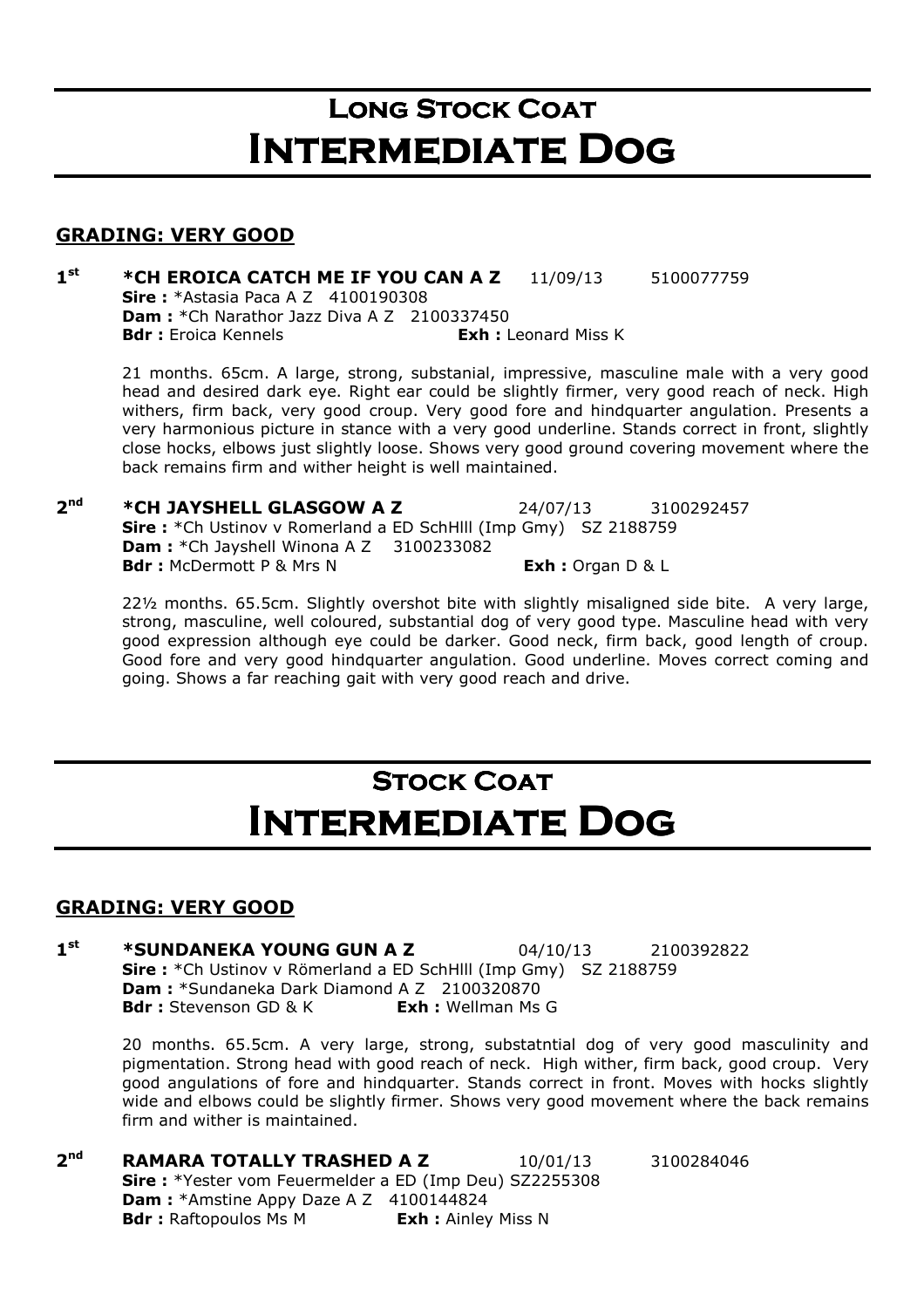2 years 5 months. 66cm. A very large, strong, masculine dog of very good type and proportions. Good head, good reach of neck, high wither, firm back, good croup. Good fore and very good hindquarter angulation. Good underline. Hocks and elbows correct. Shows very good ground cover where the back remains firm.

 $3<sup>rd</sup>$  $*$ WILLMAURS ROMFORD REGGIE A Z  $26/01/13$  3100283764 Sire: \*Ch Orrinshir Elton John A Z ET 3100161863 Dam : \*Willmaurs Notting Hill Nell A Z 3100244781 **Bdr :** Goodwin W & Mrs M **Exh :** Wade S & Mrs J

2 years 4½ months. 63.5cm. A medium size, medium strong, masculine dog of very good type and proportions. Good head, slightly short neck. Normal wither, firm back, slightly short croup. Good fore and very good hindquarter angulation. Pasterns could be slightly firmer. Hocks slightly close, elbows good. Shows a fleeting gait where the back remains firm. The tail could be carried in a more natural manner.

 $4<sup>th</sup>$ **CH KILLARA SUMMER HEIGHTS A Z** 14/01/13 3100283306 Sire: \*Ch Orrinshir Elton John A Z ET 3100161863 **Dam :** \*Dual Ch (T) TS Gr Ch Neut Ch Killara Padraigin A Z RA 3100148529<br>**Bdr** : Howard P & Mrs D **Exh :** McPhan C & Delong Miss F **Exh :** McPhan C & DeJong Miss F

2 years 5 months. 65.5cm. A large, strong, masculine dog of very good type with slightly stretched proportions. Good head, the under jaw could be slightly stronger. Good length of neck, high wither, firm back, slightly short, slightly steep croup. Good fore and very good hindquarter angulation. Good underline. Moves with hocks a little wide, correct coming. Shows very easy gait where the back remains firm, however the wither height could be just a little better maintained.

### **LONG STOCK COAT** Open Dog

### GRADING: EXCELLENT

 $1<sup>st</sup>$ **\*SHERNAA PAKROS a ED IPO2 (Imp UK)**  $12/06/12$  AP 02551901 Sire: \*Pakros v Pendler a ED SchHill SZ 2245141 Dam : \*Shernaa Cookie a ED SchHl AJ03524501 **Bdr**: Shernaa Kennels **Exh:** Hammond N

3 years. 64cm. An above medium size, very strong, well coloured and pigmented, masculine dog. Very good head with lots of masculinity, dark eyes. Very good neck, high withers firm back, slightly steep croup of good length. Very good angulations of the fore and hindquarter. Moves correctly coming and going. Shows a powerful coordinated ground covering gait.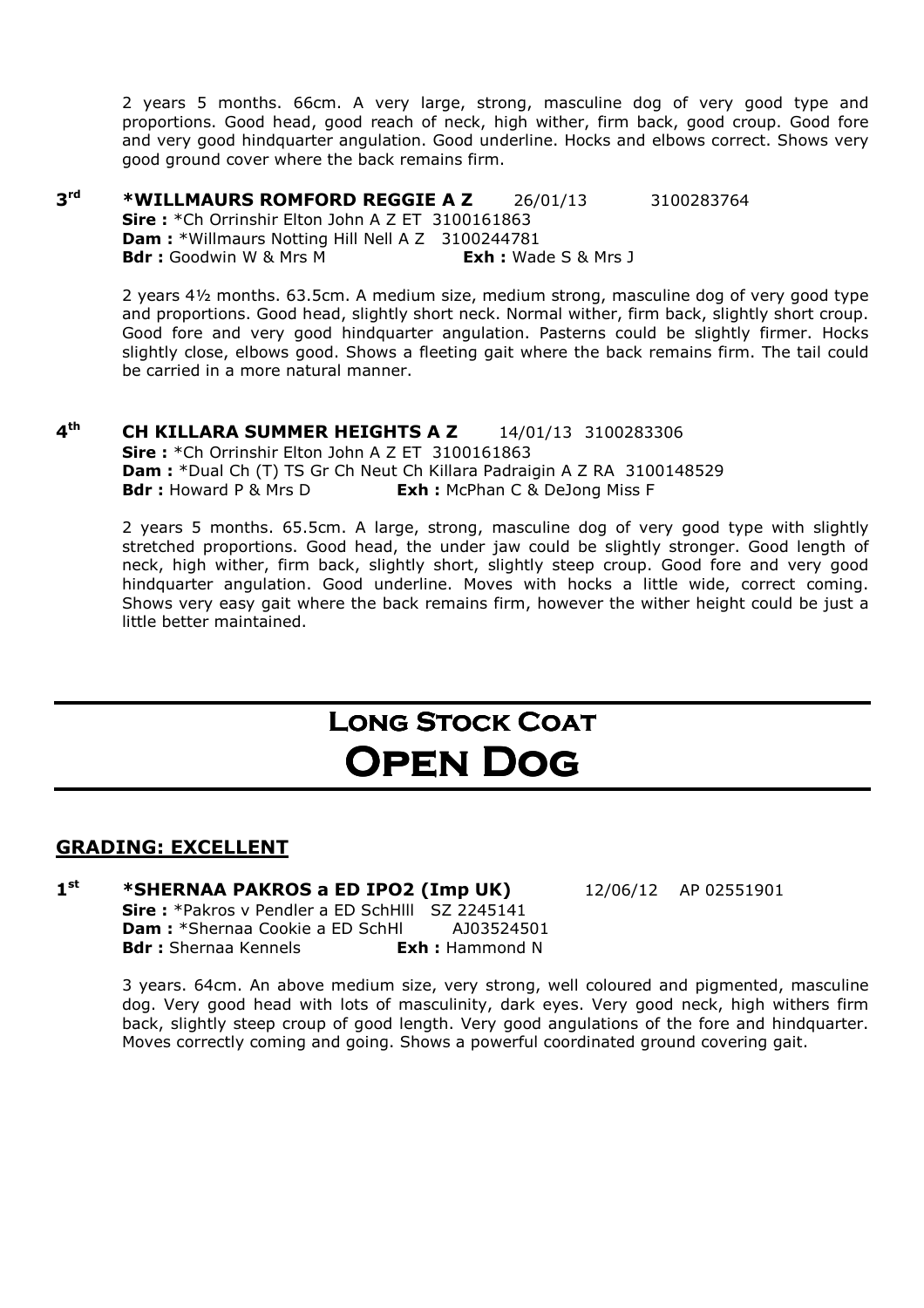# **STOCK COAT** Open Dog

#### $1<sup>st</sup>$ \*CH VONPETA UGOTTABEKIDDING A Z 04/12/12 5100073113 Sire : \*Toby vd Plassenburg a ED SchHlll Hneg (Imp Gmy) SZ 2246259 Dam : \* Ch Vonpeta Champagne A Z 5100036846 **Bdr** : Exh : Pike Ms JE & Damarell PN

2 years 6 months. 65cm. A large, strong, masculine dog of much presence. Very good head and expression. Very good length of neck, high wither, firm back, very good croup. Very good balanced angulations of the fore and hindquarter. Very good underline. Well developed male. Very good firmness of the hocks and elbows. Shows a very far reaching, powerful gait where the reach is free and the wither height is well maintained.

#### $2<sup>nd</sup>$ \*CH INDIO DI CASA NOBILI a ED HIC IPO1 (Imp Italy)  $20/06/10$  ROI 10/196762 Sire : \*Geck di Casa Nobili a ED (Swe) SchHll SZ 2236748

 Dam : \*Dolly di Casa Nobili a ED (Italy) ROI 10/27396 **Bdr** : Nobili L **Exh** : Hammond N

4 years 11½ months. 65cm. A large, strong, masculine dog who presents a very good picture in stance. Very good head with very good expression. Very good reach of neck. High wither, firm back, well moulded croup which is just slightly short. Very good angulations of the fore and hindquarter. A dog of very balanced construction. Very good underline. Stands correct in front. Moves correctly coming and going. Very far reaching ground covering gait where the wither is well maintained and he shows very good balance.

#### $3<sup>rd</sup>$ **\*HAYO AUS AGRIGENTO a ED SchHl (Imp Gmy)**  $30/10/10$  SZ 2259256

Sire : \*Dux de Intercanina a ED SchHlll SZ 2201863 Dam : \*Gwendy aus Agrigento a ED SchHl SZ 2171308 **Bdr**: Schweikert L **Exh:** Kail N & Mrs M/Anderson Ms C

4 years 7 months. 66.5cm. A very large, strong, masculine dog of very good type and very good proportions. Good head where perhaps the under jaw could be slightly stronger. Nice dark eye. Good reach of neck, high wither, firm back, well laid croup. Very good angulations of the fore and hindquarter. Very good underline. Moves correct coming and going. Shows good flowing movement where the back remains firm and the wither height is very well maintained.

#### $4<sup>th</sup>$ **\*SCHAEFERHUND XESKO A Z** 02/08/12 3100276038 Sire : \*Toby vd Plassenburg a ED SchHlll Hneg (Imp Gmy) SZ 2246259 **Dam: \*Ryzack Alexa A Z 3100212649 Bdr**: Bohdal Mrs I **Exh:** Hume Miss L & Brabham Mrs J

2 years 10 months. 66cm. Double P1 upper left. A very large, medium strong dog of very good type and proportions. Good head where the under jaw could be slightly stronger, nice expression. Good neck. High wither, firm back, good fore and very good hindquarter angulations. Very good underline. Stands correct in front. Moves correct coming and going. Shows very good movement with very good ground cover and a well maintained wither.

 $5<sup>th</sup>$ **\*BLUEMAX ZOOMBA A Z** 27/05/10 4100186824 Sire : \*Ch Jimmy v Baruther Land a ED SchHlll Hneg (Imp Gmy) SZ 2191501 **Dam: \*Bluemax Shiloh A Z 4100155545 Bdr**: Brinkworth Miss A **Exh:** Farley Mrs F

5 years. 65cm. A large, strong, masculine dog of good colour. Good head, slightly short neck. High wither, firm back. Good forequarter angulation where the upper arm could be better laid.